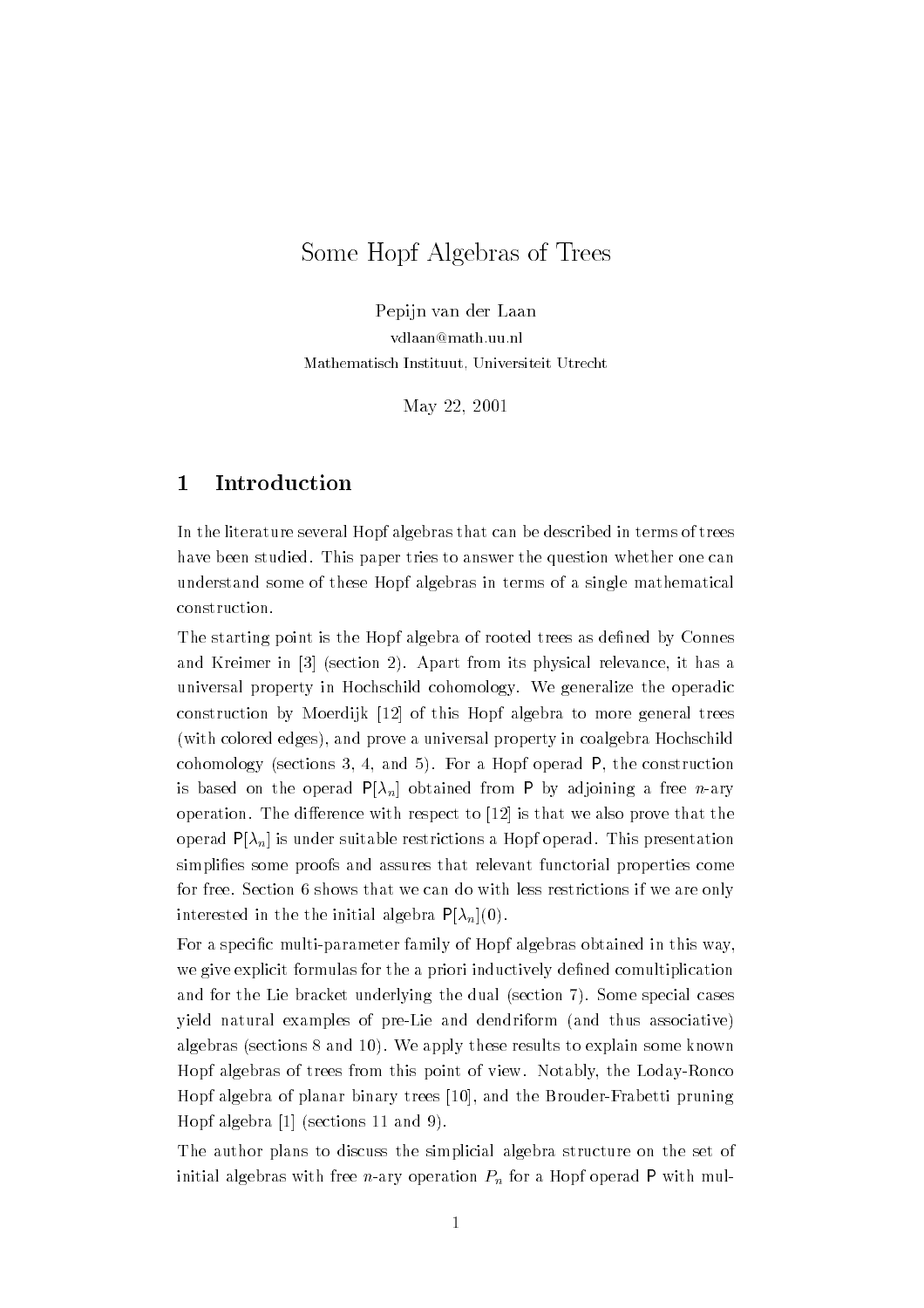tiplication in future work, together with some relations of the  $P[\lambda_n]$  to the algebra Hochschild complex.

The author is grateful to Ieke Moerdijk for suggesting the Hopf P-algebras  $P_n$  (cf. section 3 and 6) and their simplicial structure, and for motivating as well as illuminating discussions.

# 2 Preliminaries

This section fixes notation on trees and describes some results of Connes and Kreimer[3], and Chapoton and Livernet [2] that motivated this paper.

**Rooted trees** t are isomorphism classes of finite partially ordered sets which (i) have a minimal element  $r (\forall x \neq r : r < x)$ ; we call r the root, and (ii) satisfy the tree condition:  $(y \neq z) \land (y < x) \land (z < x)$  implies  $(y < z) \lor (z < y)$ . The elements of a tree are called **vertices**. A pair of vertices  $v < w$  is called an edge if there is no vertex x such that  $v < x < w$ . The number of vertices of a tree t is denoted by |t|. A **path** from x to y in a tree is a sequence  $(x_i)$ of elements  $x = x_n > x_{n-1} > ... > x_1 > x_0 = y$  of maximal length. We will say that x is above y in a tree if there is a path from x to y. Thus we may depict a rooted tree as a finite directed graph, with one terminal vertex, the root. A vertex is called a **leaf** if there is no other vertex above it. A vertex is an internal vertex if it is not a leaf. We draw trees the natural way, with the root downwards.

A forest is a finite, partially ordered set satisfying only property (ii) above. A forest always is a disjoint union of trees, the connected components of the forest. A rooted tree can be pictured as a tree with unlabeled vertices and uncoloured edges. A forest as a collection of these.

In the sequel we need trees with colored edges. That is, there is a function from the set of edges to a fixed set of colours. Vertices can be labeled as well (i.e. there is a function from the set of vertices to a fixed set of labels). Also trees with a linear ordering on the incoming edges at each vertex are used.

We consider two operations on trees: cutting and grafting. Let  $s$  and  $t$  be trees and let  $v \in t$  be a vertex of t. Define  $s \circ_v t$  to be the tree that as a set is the disjoint union of s and t endowed with the ordering obtained by adding the edge  $v < r_s$ . This operation is called grafting s onto v. When using trees with colored edges, we write  $s \circ i, t$  for grafting s onto v by an edge of colour i. For trees with labeled vertices, grafting preserves the labels. The operation of grafting  $s$  on  $t$  is visualised below.

A cut in a tree t is a subset of the set of edges of t. A cut is admissible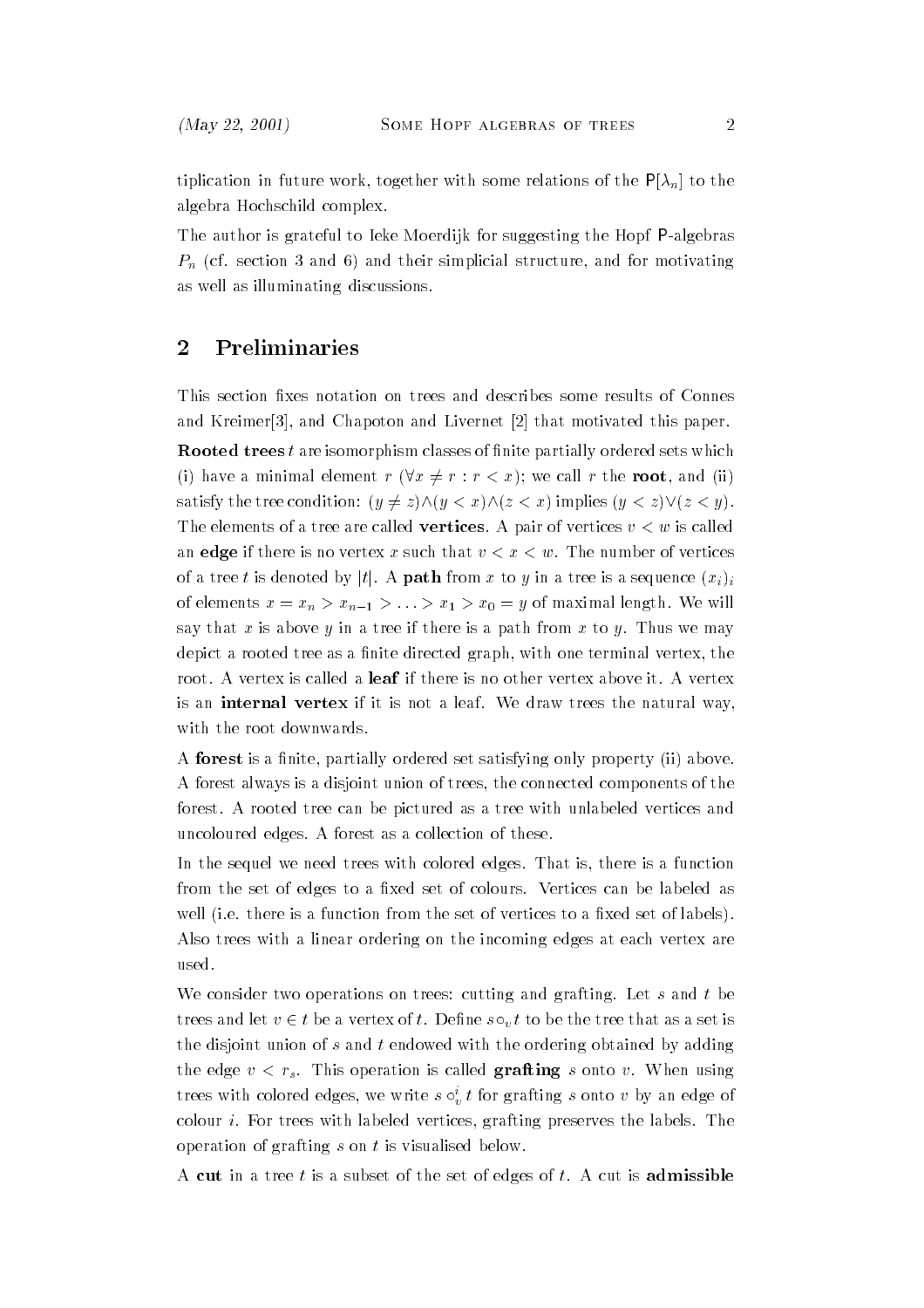

Figure 1: grafting s on t

if for each leaf m of t the unique path  $m > ... > x_2 > x_1 > r$  to the root contains at most one edge of the cut. When we remove the edges in a cut we obtain a forest. For a cut c of t we denote by  $R^c(t)$  the connected component of this forest containing the root and by  $P^{c}(t)$  the direct union of the other components. We denote the set of admissible cuts of t by  $C(t)$ . For colored and labeled trees, cutting preserves the colours of edges that are not cut and labels of edges. The left picture below shows an admissible cut, whereas the cut on the right is not admissible.



Figure 2: an admissible cut (left) and a non-admissible cut (right)

We describe the **Hopf algebra**  $H_R$  of rooted trees (defined in Connes-Kreimer [3]) as follows. Let  $k$  be a field. The set of rooted trees and the empty set generate a Hopf algebra over  $k$ . As an algebra it is the polynomial algebra in formal variables t, one for each rooted tree. Thus  $H_R$ is spanned by forests. Multiplication corresponds to taking the direct union. The algebra  $H_R$  is of course commutative. The unit is the empty tree.

Comultiplication  $\Delta$  is defined on rooted trees t and extended as a algebra homomorphism:

$$
\Delta(t) = \sum_{c \in C(t)} P^c(t) \otimes R^c(t),
$$

where the sum is over admissible cuts. The counit  $\varepsilon : H_R \to k$  takes value 1 on the empty tree and 0 on other trees.

The Hopf algebra  $H_R$  is Z-graded with respect to the number of vertices in forests. The homogeneous elements of degree m are products  $t_1 \cdot \ldots \cdot t_n$  of trees, such that  $\sum |t_i| = m$ . Both the product and the coproduct preserve the grading.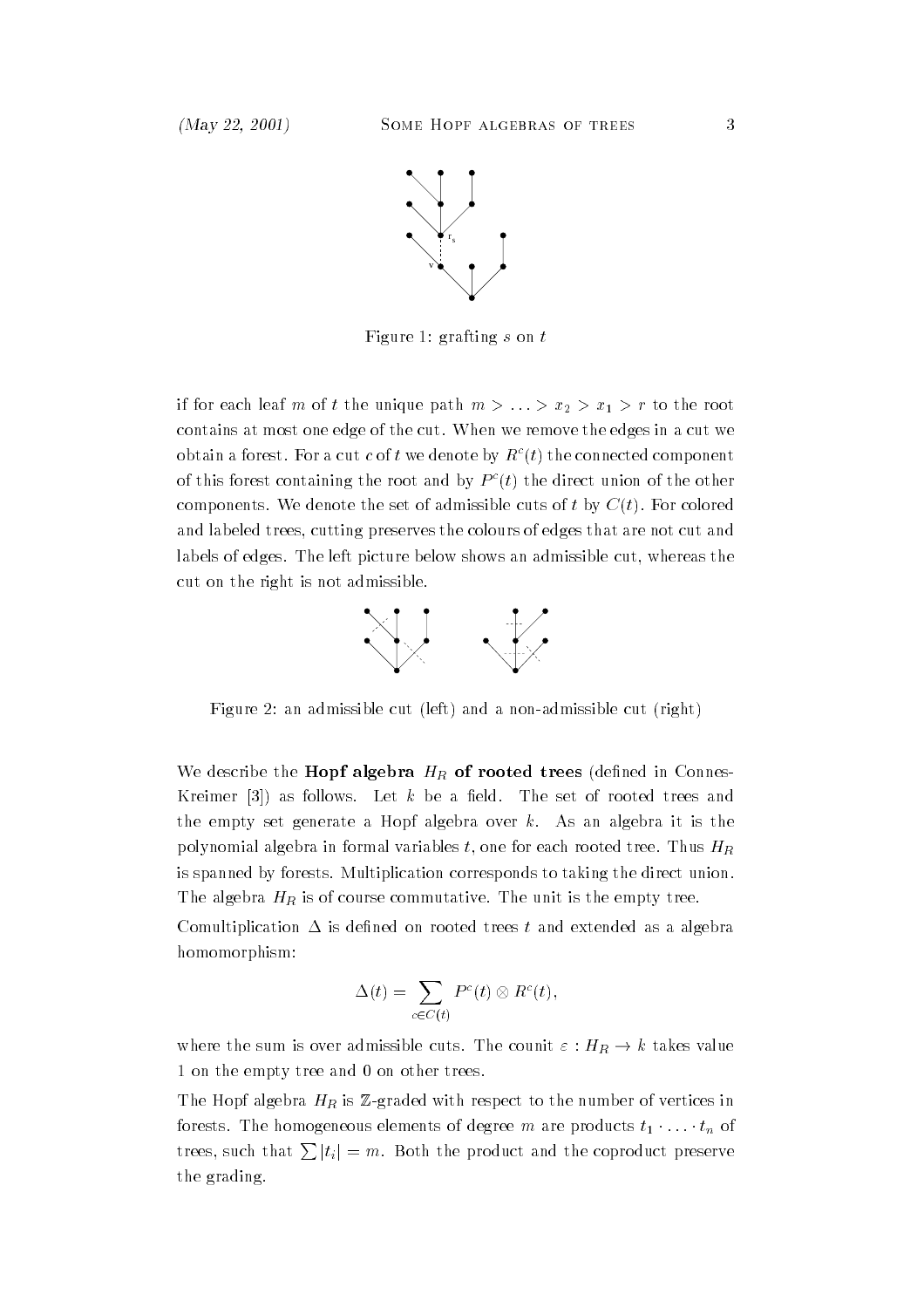Denote by  $V^*$  the graded dual of a graded vector space  $V\colon$ 

$$
V^* = \bigoplus_n (V_n)^*,
$$

the direct sum of the duals of the spaces of homogeneous elements. A basis for  $(H_R)_{n}^*$  is  $\{D_{t_1...t_k}|\sum_i|t_i|=n\},$  the dual basis to the basis for  $(H_R)_{n}$ given by products of trees. Of course,  $H_R^*$  is a cocommutative Hopf algebra with comultiplication

$$
\Delta(D_{t_1\cdot...\cdot t_k}) = \sum_{i=0}^k \sum_{\sigma \in S(i,k-i)} D_{t_{\sigma^{-1}(1)},...,t_{\sigma^{-1}(i)}} \otimes D_{t_{\sigma^{-1}(i+1)},...,t_{\sigma^{-1}(k)}},
$$

where  $S(i, k - i)$  is the set of  $(i, k - i)$ -shuffles in  $S_k$ . We sum over these to avoid repetition of terms in the right hand side. The primitive elements are those dual to (single) rooted trees.

As proved by Connes and Kreimer [3], the Lie algebra which has  $H_B^*$  as its universal enveloping algebra is the linear span of rooted trees with the Lie bracket

$$
[D_t, D_s] = \sum_{v \in s} D_{t \circ v s} - \sum_{w \in t} D_{s \circ w t}.
$$

Chapoton and Livernet [2] show that this is the Lie algebra associated to the free pre-Lie algebra on one generator (cf. section 8 for details). The pre-Lie algebra structure  $D_t * D_s$  is given by  $D_t * D_s = \sum_{v \in s} D_{t \circ_v s}$ .

## 3 Operads

3.1 Convention For the rest of this paper, we restrict to the category of vector spaces over a fixed field  $k$ , but the general theory carries over to any symmetric monoidal category with countable coproducts and quotients of actions by finite groups on objects (cf. Moerdijk [12]).

Let  $kS_n$  denote the group algebra of the permutation group  $S_n$  on n objects. An operad P in this paper will mean an operad with unit. Thus an operad consists of a collection of right  $kS_n$ -modules  $P(n)$ , together with an associative,  $kS_n$ -equivariant composition

$$
\gamma: \mathsf{P}(n) \otimes \mathsf{P}(m_1) \otimes \ldots \otimes \mathsf{P}(m_n) \longrightarrow \mathsf{P}(m_1 + \ldots + m_n),
$$

such that there exists an identity id :  $k \rightarrow P(1)$  with the obvious property and a unit  $u : k \to P(0)$ , which need not be an isomorphism. The existence of the unit map is the only change with respect to the usual definition of an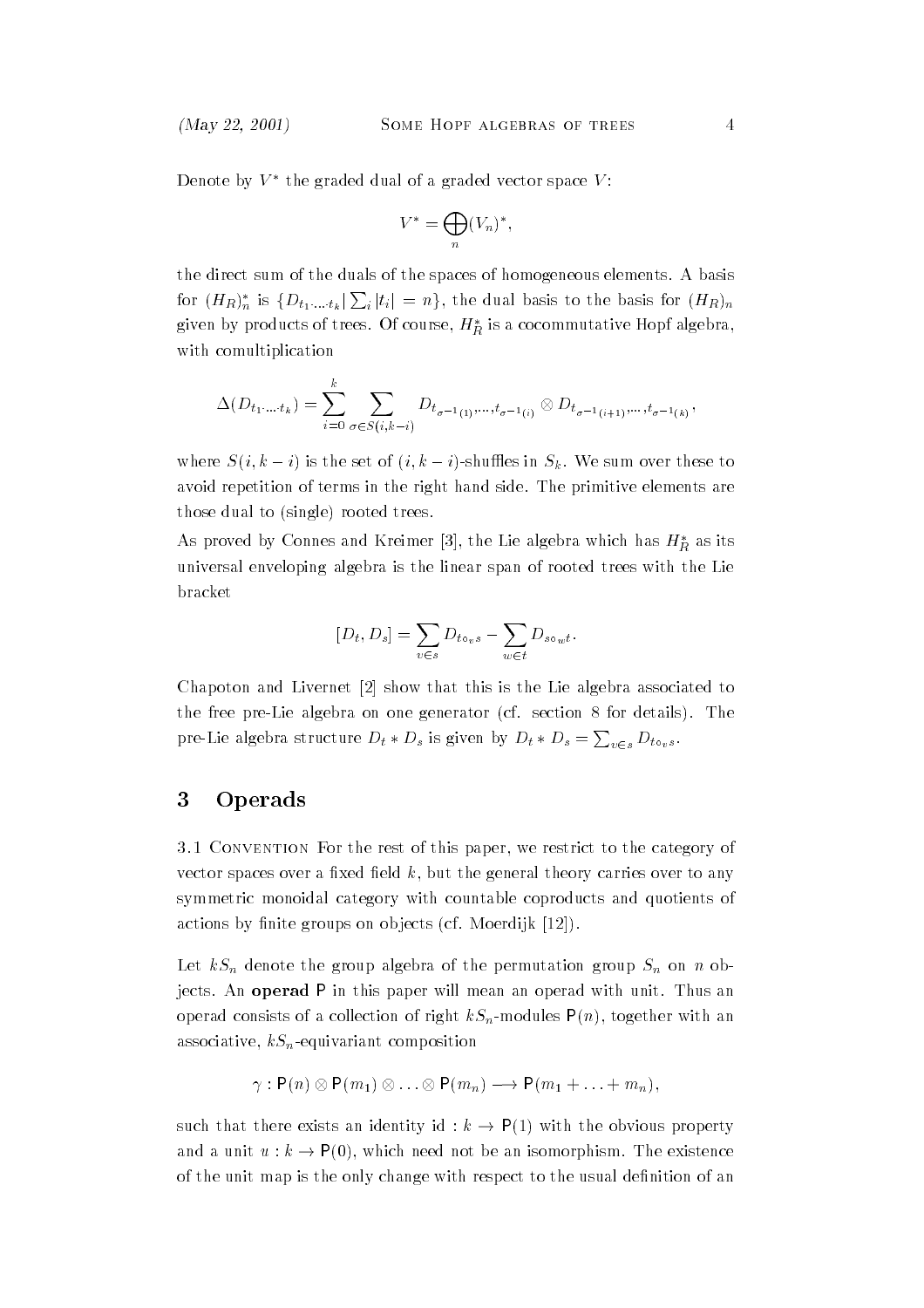operad (consult Kriz and May [7], or Ginzburg and Kapranov [6], or Getzler and Jones [5]). Following Getzler and Jones [5] we define an operad with **multiplication** as an operad together with an associative element  $\mu \in P(2)$ .

The category of **pointed vector spaces** has as objects vector spaces  $V$ with a base point  $u : k \to V$ . Morphisms are base point preserving k-linear maps. We use notation  $1 := u(1)$ . There are some canonical functors: The forgetful functor to vector spaces will be used implicitly. The free associative algebra functor T on a pointed vector space V is left adjoint to the forgetful functor from unital associative algebras to pointed vector spaces.

For any pointed vector space V, there is an operad  $\mathsf{End}_V$  such that  $\mathsf{End}_V(n)$  =  $\operatorname{Hom}_k(V^{\otimes n},V).$  The pointed structure of  $V$  is only used to to define  $u: k \to \mathsf{End}(V)(0),$  the elements of  $\mathrm{Hom}_k (V^{\otimes n}, V)$  need not preserve the base point. A **P-algebra** structure on V is a map of operads (i.e. preserving relevant structure) from P to  $\mathsf{End}_V$ . Equivalently, a P-algebra is a vector space V together with linear maps

$$
\gamma_V: \mathsf{P}(n) \otimes_{kS_n} (V^{\otimes m_1} \otimes \ldots \otimes V^{\otimes m_n}) \longrightarrow V^{\otimes m_1 + \ldots m_n},
$$

compatible with composition in P and unit in the natural sense.

 $3.2$  EXAMPLE Let K be the operad, with K(0)  $-$  K  $-$  K(1) and K(h)  $-$  0, otherwise (with  $u = id$ ). Algebras for k are pointed vector spaces. The operad k is the initial operad in our setting.

We denote by Com the operad with as algebras unital commutative algebras. This operad satisfies  $\mathsf{Com}(n) = k$  for all n (where  $u : k \to k$  is the identity map).

Likewise Ass is the operad satisfying Ass $(n) = kS_n$ , the group algebra of  $S_n$ , as a right  $S_n$ -module. The Ass-algebras are unital associative algebras. An operad with multiplication is an operad P together with a map of operads from Ass to P.

A map of operads  $\varphi : \mathsf{P} \to \mathsf{Q}$  induces an obvious functor  $\varphi^* : \mathsf{Q}\text{-}\mathrm{Alg} \to \mathsf{P}\text{-}\mathrm{Alg}$ . This functor has a left adjoint  $\varphi_! : P-Alg \to Q-Alg$ . Let P be any operad and let  $i : k \to P$  be the unique inclusion of operads. Then  $i_!$  is the unitary free P-algebra functor.

Let P be an operad. We can form the operad  $P[\lambda_n]$  by adjoining a free *n*-ary operation to  $P(n)$ . Algebras for  $P[\lambda_n]$  are just P-algebras A endowed with a linear map  $\alpha: A^{\otimes n} \to A$ . The reader familiar with the collections (cf. Getzler and Jones [5], or Ginzburg and Kapranov [6]), will recognize  $P[\lambda_n]$ as the coproduct of operads

$$
\mathsf{P}[\lambda_n] = \mathsf{P} \oplus_{\mathsf{k}} FE_n
$$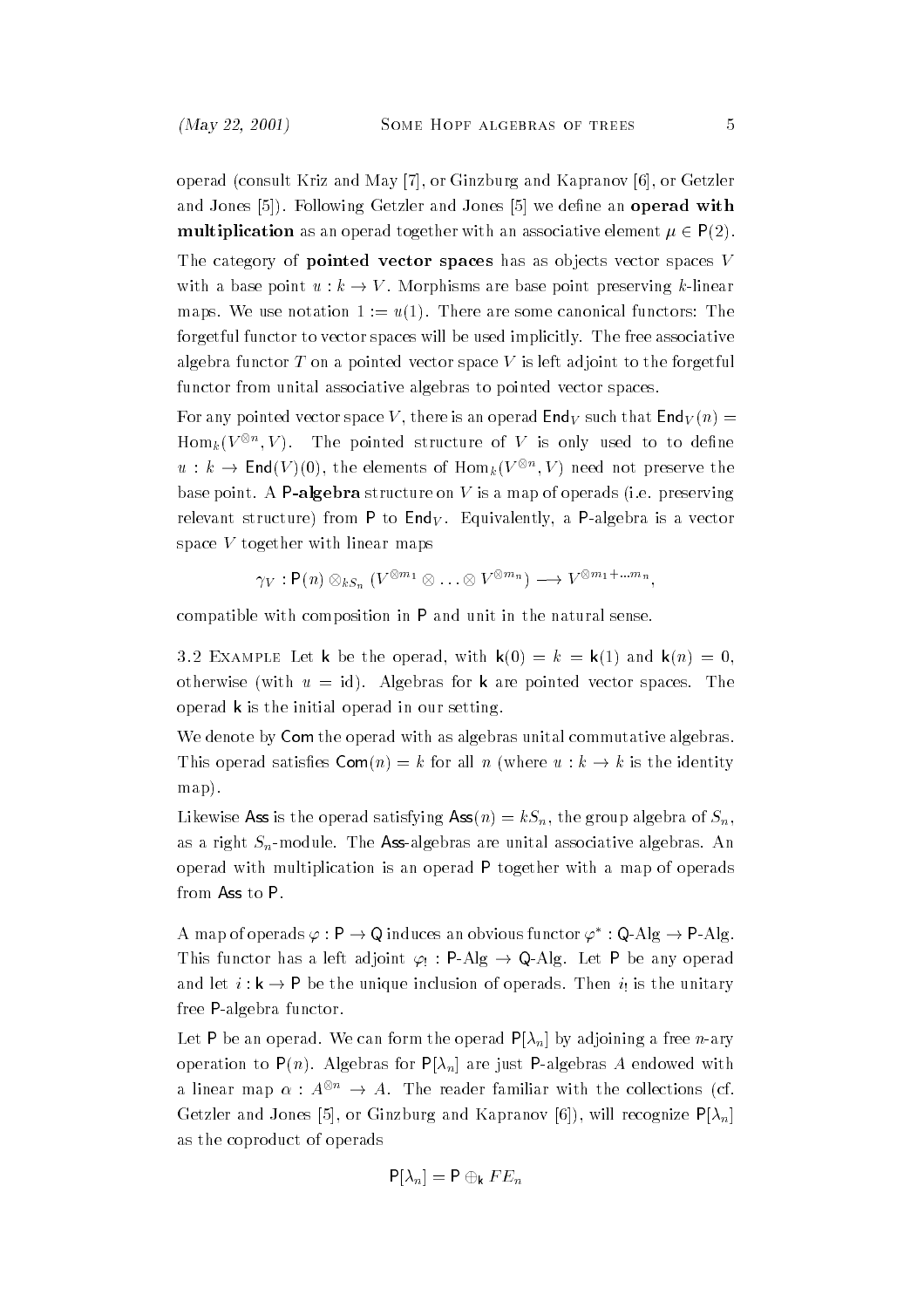of P and the free operad  $FE_n$  on the collection  $E_n$  defined by  $E_n(n) = kS_n$ and  $E_n(m) = 0$  for  $m \neq n$ .

Denote the initial  $P[\lambda_n]$ -algebra  $P[\lambda_n](0)$  by  $P_n$ . For any  $P[\lambda_n]$ -algebra  $(A, \alpha)$ , there is by definition an unique P-algebra morphism  $\gamma$  such that the following diagram commutes.



The operad  $P[\lambda_n]$  can be described in terms of planar trees. A planar tree is understood to have a linear ordering on the incoming edges at each vertex and might have external edges. There is a linear ordering on all external edges. An element of  $P[\lambda_n](m)$  can be represented by a tree with m external edges and each vertex  $v$  with  $n$  incoming edges labeled either by an element of  $P(n)$  or by  $\lambda_n$ . We identify two such representing trees if they can be reduced to the same tree using edge contractions implied by composition in P, equivariance with respect to the  $kS_n$ -action at each internal vertex v and  $kS_m$ -equivariance at the external edges. The initial  $P[\lambda_n]$ -algebra  $P[\lambda_n](0)$ is described by such trees without external edges.

3.3 EXAMPLE LET  $=$  COM. The initial algebra  $\cup_n =$  COM $|A_n|(0)$  can be described as the free commutative algebra on trees with edges colored by  $\{1,\ldots,n\}$  (and no ordering on the edges). A bijection T is given by induction on the number of applications of  $\lambda$  as follows.  $T(1) = 1 = \emptyset$ , and  $T(\lambda(1,\ldots,1)) = r$  (the one vertex tree), and  $T(\lambda(x_1,\ldots,x_n))$  is the tree obtained from the forest  $x_1 \cdot \ldots \cdot x_n$  by adjoining a new root and connecting the roots of each tree in  $x_i$  to the new root by an edge of colour i. Figure 3 shows (twice) the tree  $T(\lambda(x, \lambda(xx, 1)\lambda(x, 1)))$  in  $C_2$ , where  $x = \lambda(1, 1)$ .



Figure 3: trees not equal in  $A_2$ , but equal in  $C_2$ 

 $3.4$  EXAMPLE Let  $\Gamma =$  Ass. The initial algebra  $A_n =$  Ass $|\lambda_n|(0)$  can be described as the free associative algebra on trees with edges colored by  $\{1,\ldots,n\}$  and at each vertex the incoming edges of each color endowed with a linear ordering. Equivalently, we could say, a linear ordering on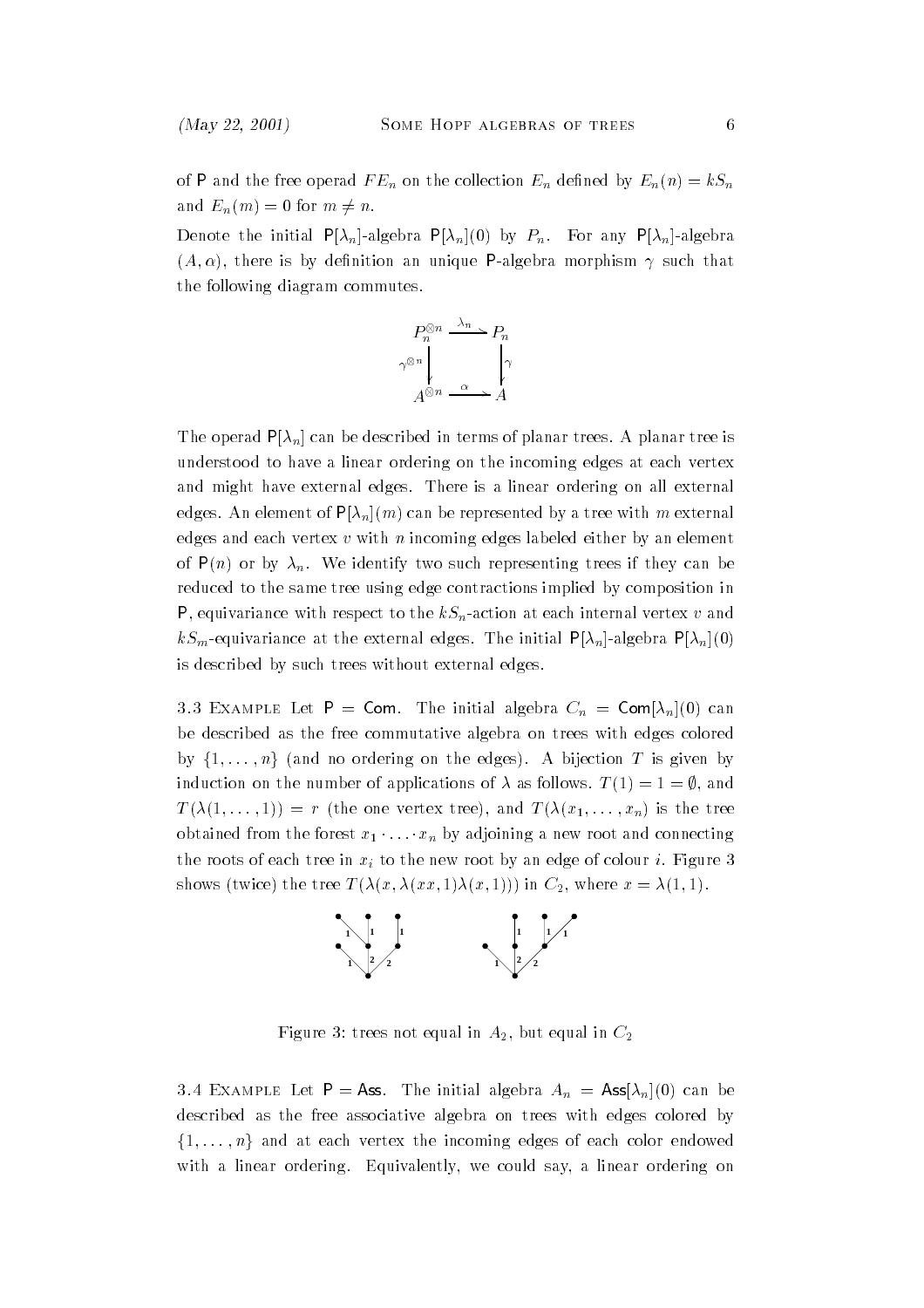all incoming edges extending the ordering on the colours. A bijection is given by the map  $T$  with the same inductive definition as in the previous example, but using associative multiplication. In the associative case, the two trees in figure 3 are not identified. The tree to the right in figure 3 is  $T(\lambda(x, \lambda(x, 1), \lambda(x, 1)))$  in  $A_2$ , while the tree to the left is  $T(\lambda(x, \lambda(x, x, 1), \lambda(x, 1)))$  (where  $x = \lambda(1, 1)$ ).

 $\mathbf{J}$ .  $\mathbf{J}$  Example Let  $\mathbf{I} = \mathbf{K}$ . Then  $\mathbf{v}_n = \mathbf{K} |A_n|(\mathbf{0})$  can be identified with the free vectorspace on trees (not forests, but possibly empty) with edges labeled by  $\{1,\ldots,n\}$  and at most one incoming edge of each colour at each vertex. For the relation to  $n$ -ary trees, see section 9.

# 4 Hopf Operads

A Hopf operad (cf. Getzler and Jones [5], and also Moerdijk [12]) is an operad in the category of coalgebras over k. Thus, a **Hopf operad**  $P$  is a (k linear) operad together with a morphisms

$$
k \stackrel{\varepsilon}{\longleftarrow} \mathsf{P}(n) \stackrel{\Delta}{\longrightarrow} \mathsf{P}(n) \otimes \mathsf{P}(n),
$$

such that  $\Delta$  and  $\varepsilon$  satisfy the usual axioms of a coalgebra:  $\Delta$  is coassociative and  $\varepsilon$  is a counit for  $\Delta$  (cf. Sweedler [14]), and such that the composition  $\gamma$ of the operad is a coalgebra morphism. Moreover,  $\Delta$  should be compatible with the  $kS_n$ -action, where  $P(n) \otimes P(n)$  is a  $kS_n$ - module via the diagonal coproduct. For any Hopf operad P, the tensor product of two P-algebras is a P-algebra again.

A Hopf P-algebra A is a P-algebra A in the category of (counital!) coalgebras. Note that we can not use the description of algebras in terms of the endomorphism operad in the category of coalgebras, since coalgebra homomorphisms do not form a linear space. In this generality it is not natural to consider antipodes. A Hopf Ass-algebra is just a bialgebra.

Let  $\varphi : \mathsf{Q} \to \mathsf{P}$  be a map of Hopf operads. The map  $\varphi$  induces functors

$$
\varphi^* : \mathsf{P}\text{-}\mathrm{Alg} \to \mathsf{Q}\text{-}\mathrm{Alg} \qquad \text{and} \qquad \bar{\varphi}^* : \mathsf{P}\text{-}\mathrm{HopfAlg} \to \mathsf{Q}\text{-}\mathrm{HopfAlg}.
$$

The map  $\varphi^*$  has a left adjoint  $\varphi_!$  (we work with k-vector spaces). Note that  $\varphi^*(k) = k$  and for P-algebras A and B we have  $\varphi^*(A \otimes B) = \varphi^*(A) \otimes \varphi^*(B)$ (the map  $\varphi$  is compatible with  $\Delta$ ). Using this observation, conclude that the adjunction induces algebra maps  $\varphi_!(k) = \varphi_!\varphi_*(k) \to k$  and  $\varphi_!(A \otimes B) \to$  $\varphi_!(\varphi^*\varphi_!A\otimes\varphi^*\varphi_!B)\to \varphi_!(A)\otimes\varphi_!(B).$  These maps serve to show that  $\varphi_!\varphi_!A\otimes\varphi^*\varphi_!B)$ lifts to a left adjoint

$$
\bar{\varphi}_!
$$
: Q-HopfAlg  $\longrightarrow$  P-HopfAlg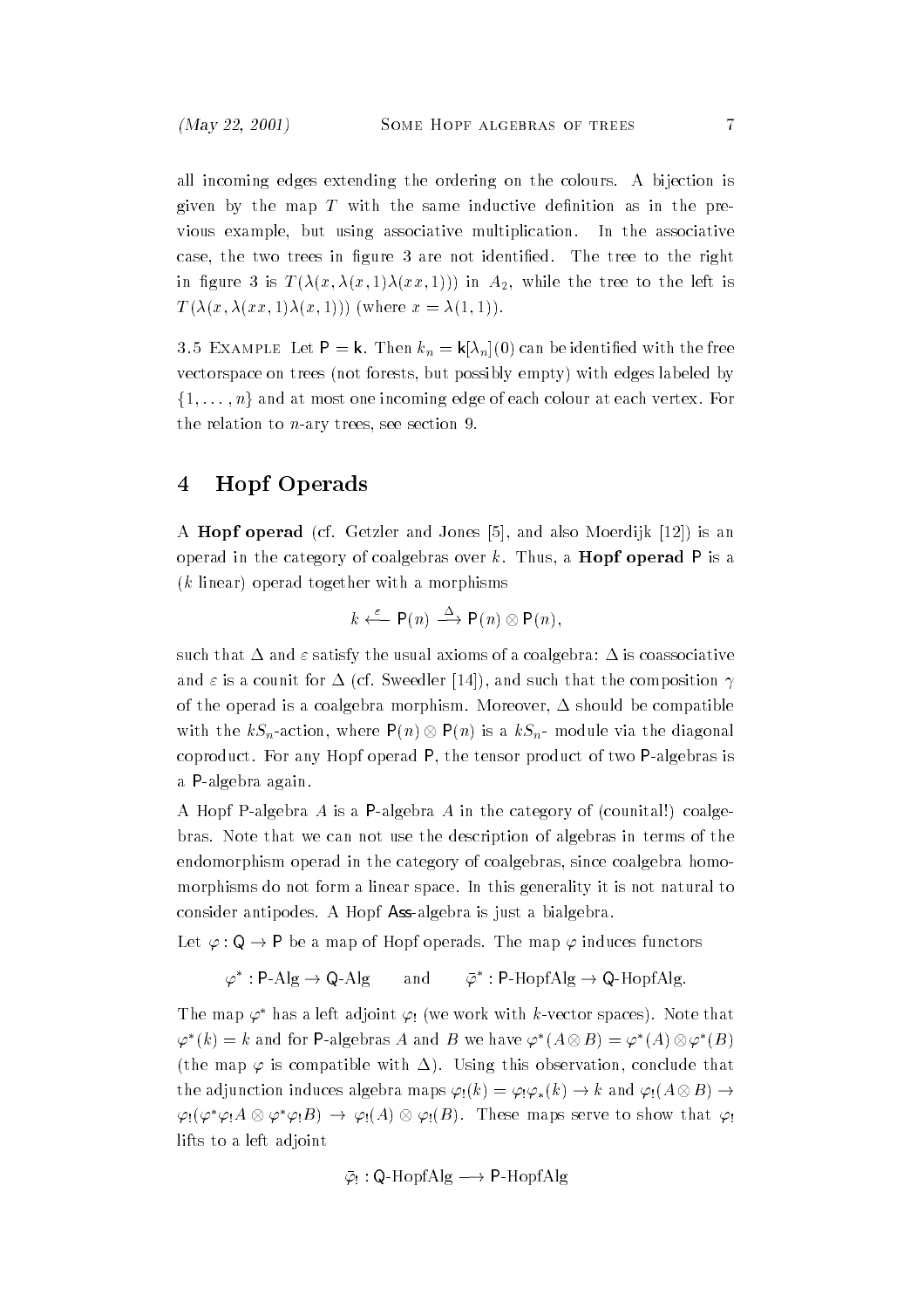of  $\bar{\varphi}^*$ .

Let P be a Hopf operad. The aim of this section is to state a general result on Hopf operad structures on  $P[\lambda_n]$ . For convenience we use the notation  $\lambda = \lambda_n$  and  $P_n = P[\lambda_n](0)$  when no confusion can arise.

Let  $(A, \alpha)$  be a P[ $\lambda_n$ ]-algebra and let  $\sigma_1, \sigma_2 : A^{\otimes n} \to A$  be a pair of linear maps and define for each such pair a map  $(\sigma_1, \sigma_2) : (A \otimes A)^{\otimes n} \to A \otimes A$  by

$$
(\sigma_1,\sigma_2)=(\sigma_1\otimes\alpha_n+\alpha_n\otimes\sigma_2)\circ\tau,
$$

where  $\tau$  is the n-fold twist map which identifies  $(A \otimes A)^{\otimes n}$  with  $A^{\otimes n} \otimes A^{\otimes n}$ by the symmetry of the tensor product. For vector spaces  $V_1,\ldots,V_{2n}$ , the map  $\tau$  is the natural map

$$
\tau: V_1 \otimes \ldots \otimes V_{2n} \mapsto V_1 \otimes \ldots V_{2n-1} \otimes V_2 \otimes V_4 \ldots \otimes V_{2n}
$$

induced by the symmetry (in the dg case this involves some signs).

Let **P**  $\rightarrow$  **Q** be a morphism of operads. Denote the **P**-algebra  $\bigoplus_{n} \mathsf{Q}(n)$ by (Q)p. Denote by Q $^{\otimes 2}$  the operad with *n*-ary operations Q(*n*) $^{\otimes 2}$  and composition  $\gamma_{\mathsf{Q}} \otimes \gamma_{\mathsf{Q}}$ .

4.1 THEOREM For each  $m \in \mathbb{N}$  and  $i = 1, 2, let \sigma_i(m) : P[\lambda_n](m)^{\otimes n} \rightarrow$  $P[\lambda_n](m)$  be linear maps. If  $\sigma_i$  for  $i = 1, 2$  satisfies

$$
\varepsilon \circ \sigma_i = \varepsilon^{\otimes n}, \quad \text{and}
$$

$$
(\sigma_i \otimes \sigma_i) \circ \tau \circ \Delta^{\otimes n} = \tau \circ \Delta \circ \sigma_i;
$$

then there exists an unique Hopf operad structure on  $P[\lambda_n]$ , such that comultiplication and counit extend  $\Delta$  and  $\varepsilon$  of P, and we have  $\Delta \lambda = (\sigma_1, \sigma_2) \circ \tau \Delta^{\otimes n}$ and  $\varepsilon \lambda = \varepsilon^{\otimes n}$ .

 $\mathbf{r}$  is  $\mathbf{r}$  and  $\mathbf{r}$ 

$$
\Delta : ((\mathsf{P}[\lambda_n])_{\mathsf{P}}, \lambda_n) \longrightarrow ((\mathsf{P}[\lambda_n]^{\otimes 2})_{\mathsf{P}}, (\sigma_1, \sigma_2))
$$
  

$$
\varepsilon : ((\mathsf{P}[\lambda_n])_{\mathsf{P}}, \lambda_n) \longrightarrow (k, 0)
$$

be the unique  $P[\lambda_n]$ -algebra morphisms which coincide with the comultiplication and the counit on P.

Then  $\Delta$  is compatible with composition in P[ $\lambda_n$ ] since it is a P-algebra map extending  $\Delta$  on **P** and it satisfies  $\Delta \circ \lambda = (\sigma_1, \sigma_2) \circ \Delta^{\otimes n}$ . Thus it suffices to show that  $(\Delta \otimes id) \circ \Delta = (id \otimes \Delta) \circ \Delta$  and  $(id \otimes \varepsilon) \circ \Delta = id = (\varepsilon \otimes id) \circ \Delta$ as maps of  $P[\lambda_n]$ -algebras. We compute

$$
((\varepsilon \otimes id) \circ \Delta) \circ \lambda = (\varepsilon \otimes id) \circ (\sigma_1 \otimes \lambda_n + \lambda_n \otimes \sigma_2) \circ \tau \circ \Delta^{\otimes n}
$$
  
= (\varepsilon \circ \sigma\_1 \otimes \lambda + \varepsilon \circ \lambda \otimes \sigma\_2) \circ \tau \circ \Delta^{\otimes n}  
= (\varepsilon^{\otimes n} \otimes \lambda + 0) \circ \tau \circ \Delta^{\otimes n}  
= \lambda.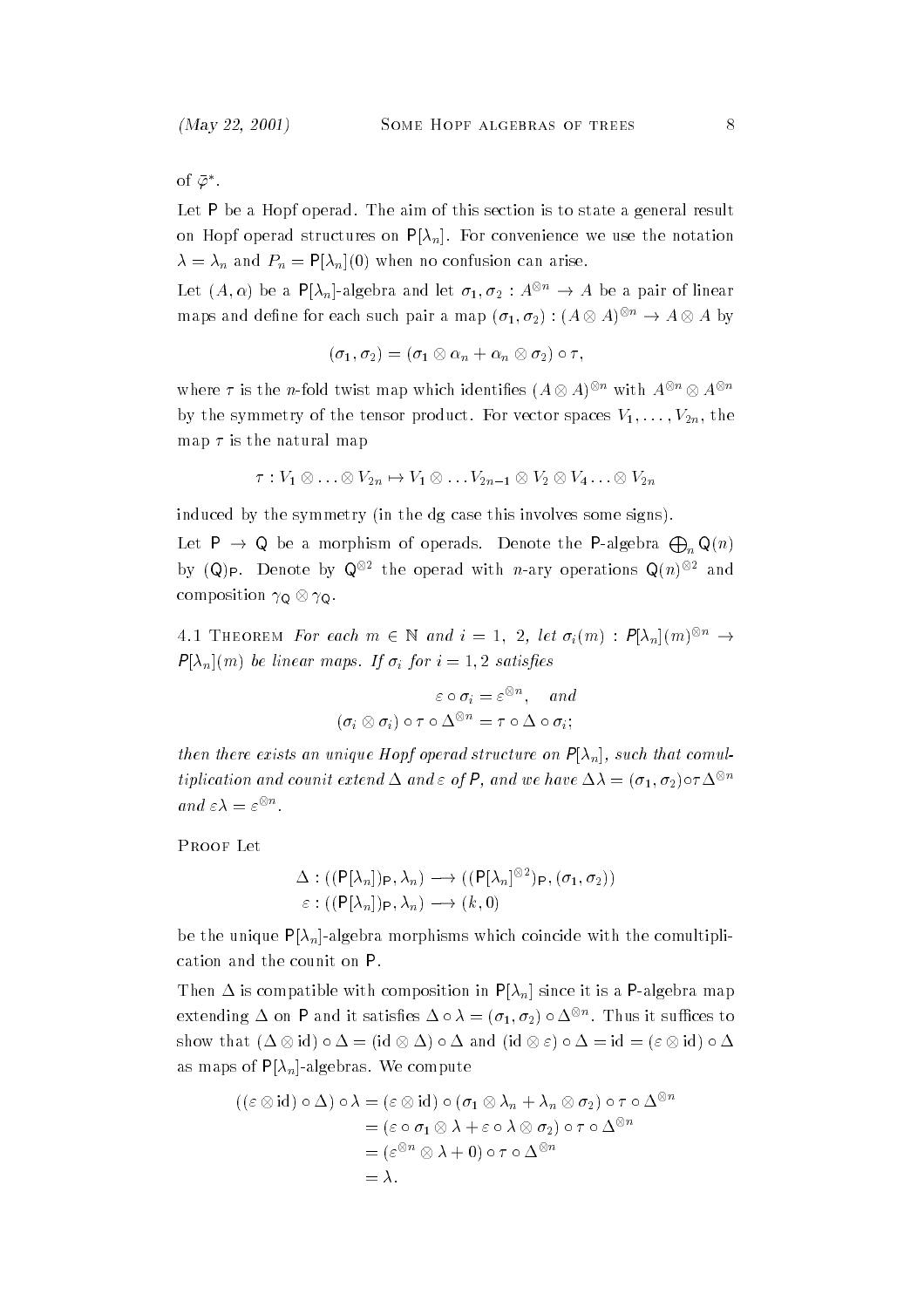Similarly,  $(id \otimes \varepsilon) \Delta = \lambda$ . Regarding coassociativity we compute

$$
((\Delta \otimes id) \circ \Delta) \circ \lambda = ((\Delta \circ \sigma_1) \otimes \lambda + (\Delta \circ \lambda) \otimes \sigma_2) \circ \tau \circ \Delta^{\otimes n}
$$
  
=  $(\sigma_1^{\otimes 2} \otimes \lambda + \sigma_1 \otimes \lambda \otimes \sigma_2 + \lambda \otimes \sigma_2^{\otimes 2}) \circ ((\Delta \otimes id) \circ \Delta)^{\otimes n}$ 

Similarly,

$$
((\mathrm{id}\otimes\Delta)\circ\Delta)\circ\lambda=(\sigma_1^{\otimes 2}\otimes\lambda+\sigma_1\otimes\lambda\otimes\sigma_2+\lambda\otimes\sigma_2^{\otimes 2})\circ((\Delta\otimes\mathrm{id})\circ\Delta)^{\otimes n}
$$

This proves the theorem.  $QED$ 

We now have the following generalization of Moerdijk [12]:

4.2 COROLLARY Under the conditions of theorem 4.1,  $P_n = F[X_n](0)$  is a Hopf P-algebra.

PROOF The inclusion of  $i : \mathsf{P} \to \mathsf{P}[\lambda_n]$  as a Hopf operad makes the initial Hopf P[ $\lambda_n$ ]-algebra  $P_n$  a Hopf P-algebra, since the functor  $i^*$  is the forgetful functor from Hopf  $P[\lambda_n]$ -algebras to Hopf P-algebras.  $QED$ 

In the following examples |t| denotes the number of applications of  $\lambda_n$  in an element  $t \in P[\lambda_n](m)$ , for any m. In the case P = Ass, or P = Com, or P = k this corresponds to counting the number of vertices in a tree.

 $4.3$  EXAMPLE Let P be a HOPF operad. We consider the case  $n = 1$ .

i) For any  $q_1, q_2 \in k$ , the endomorphisms  $\sigma_i(t) = q_i^{|t|}t$  define a coassociative Hopf operad structure on  $P[\lambda_1]$  (cf. Moerdijk [12] for the initial algebra).

ii) Suppose that P is a Hopf operad with multiplication. For any  $q_1, q_2 \in k$ , the endomorphisms  $\sigma_i(t) = q_i^{|t|}r^{|t|}$  define a Hopf operad structure on P[ $\lambda_1$ ]. (Here r is  $\lambda(1,\ldots,1)$ , and powers are with respect to the multiplication in P.)

iii) Moreover, if P is a Hopf operad with multiplication, then for any  $q_1, q_2 \in$  $k$  the endomorphisms  $\sigma_1(t)=q_1^{|t|}r^{|t|}$  and  $\sigma_2(t)=q_2^{|t|}t$  define a coassociative Hopf operad structure on  $P[\lambda_1]$ .

4.4 Example Let P be a Hopf operad with multiplication. For any choice of  $q_{i j} \in k$  for all  $j \leq n$ , the maps

$$
\sigma_i(t_1,\ldots,t_n)=q_{i1}^{|t_1|}\cdot\ldots\cdot q_{i_n}^{|t_n|}t_1\cdot\ldots\cdot t_n
$$

(where  $i = 1, 2$ ) give a Hopf operad structure on  $P[\lambda_n]$ .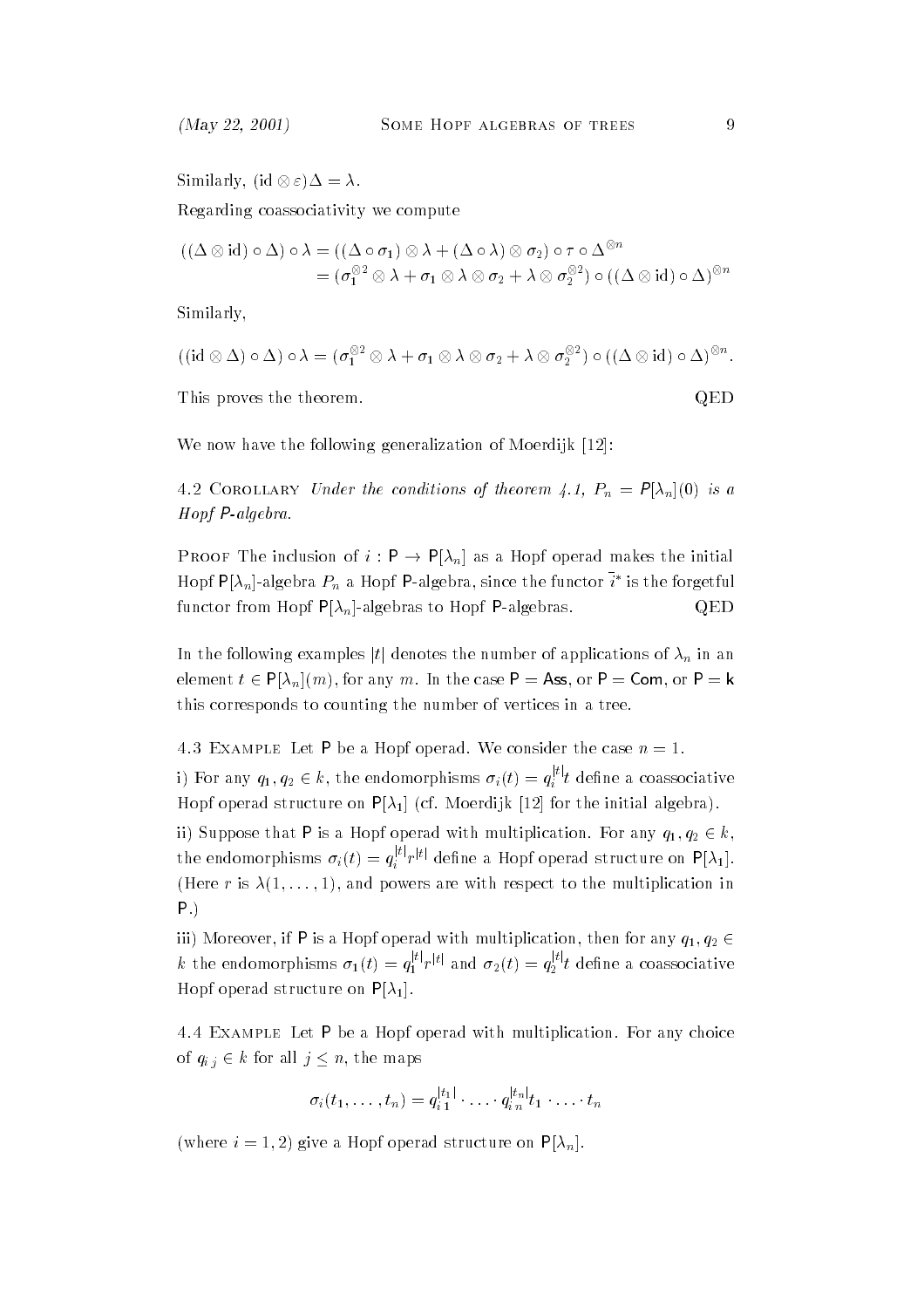# 5 Cohomology

In the previous section we constructed Hopf operad structures on  $P[\lambda_n]$ . This section aims to describe the relation of these Hopf operads and Hochschid cohomology for coalgebras.

Let  $A$  be a Hopf **Ass**-algebra, and let  $C^*_{({p})}$  be the graded vector space, which in degree  $q$  is  $\mathrm{Hom}_k(A^{\otimes p},A^{\otimes q})$ . For  $\varphi\in \mathrm{Hom}_k(A^{\otimes p},A^{\otimes q})$  we define a differential by the formula

$$
d\varphi = (\mu^{(p)} \otimes \varphi) \circ \tau \circ \Delta^{\otimes p} + \sum_{i=1}^{q} (-1)^i \Delta_{(i)} \circ \varphi + (-1)^{q+1} (\varphi \otimes \mu^{(p)}) \circ \tau \circ \Delta^{\otimes p},
$$

where  $\Delta_{(i)}(x_1\otimes\ldots\otimes x_q)=(x_1\otimes\ldots\otimes\Delta(x_i)\otimes\ldots\otimes x_q)$ . This is the coalgebra-Hochschild complex with respect to the left and right coaction of A on  $A^{\otimes p}$ given by

$$
(\mu^{(p)} \otimes \mathrm{id}) \circ \tau \circ \Delta : A^{\otimes p} \longrightarrow A \otimes A^{\otimes p}
$$

(or with (id  $\otimes \mu^{(p)}$ ), where  $\mu^{(p)}$  is the unique p-fold application of  $\mu$ . This complex (for  $p, q > 0$ ) is the p-th column in the bicomplex used by Lazarev and Movshev [8] to compute what they call the cohomology of a Hop algebra. Let P be a Hopf operad, and let A be a Hopf P-algebra, let  $p > 1$  and  $\sigma_1, \sigma_2 : A^{\otimes p} \to A$  be coalgebra morphisms. Then

$$
(\sigma_1 \otimes id) \circ \tau \circ \Delta^{\otimes p} : A^p \to A \otimes A^{\otimes p}
$$
 and  
\n $(id \otimes \sigma_2) \circ \tau \circ \Delta^{\otimes p} : A^p \to A^{\otimes p} \otimes A$ 

define a left and a right coaction of A on  $A<sup>p</sup>$  and we can define the complex  $C_{\sigma_1\sigma_2}^*$  with the boundary  $d_{\sigma_1\sigma_2}$ . We can write the differential explicitly as

$$
d\varphi = (\sigma_1 \otimes \varphi) \circ \tau \circ \Delta^p + \sum_{i=1}^q (-1)^i \Delta_{(i)} \circ \varphi + (-1)^{q+1} (\varphi \otimes \sigma_2) \circ \tau \circ \Delta^p.
$$

This is the Hochschild boundary with respect to these coactions. The cohomology of this complex will be denoted  $H^*_{\sigma_1\sigma_2}(A)$ .

Let P be a Hopf operad. A natural *n*-twisting function  $\varphi$  is a map from Hopf P-algebras B to coalgebra maps  $\varphi^{(B)}: B^{\otimes n} \to B$ , such that the map  $\varphi$  commutes with augmented P-algebra morphisms  $f : A \rightarrow B$  (i.e.  $f \circ \sigma_i^{(A)} = \sigma_i^{(B)} \circ f^{\otimes n}$  for  $i = 1, 2$ .

If  $\sigma_1$  and  $\sigma_2$  are natural p-twisting functions such that  $\sigma_i^{<sup>+-</sup>}$  satisfies the conditions from 6.1 for any Hopf P algebra B; then  $H^*_{\sigma_1,\sigma_2}(B)$  is defined for any Hopf-P algebra  $B$ , and natural in  $B$ .

Let  $(B, \beta)$  be a Hopf P-algebra. Then  $\beta$  is a 1-cocycle in the  $(\sigma_1, \sigma_2)$ -complex i

$$
(\sigma_1 \otimes \beta)\Delta - \Delta \beta + (\beta \otimes \sigma_1)\Delta = 0.
$$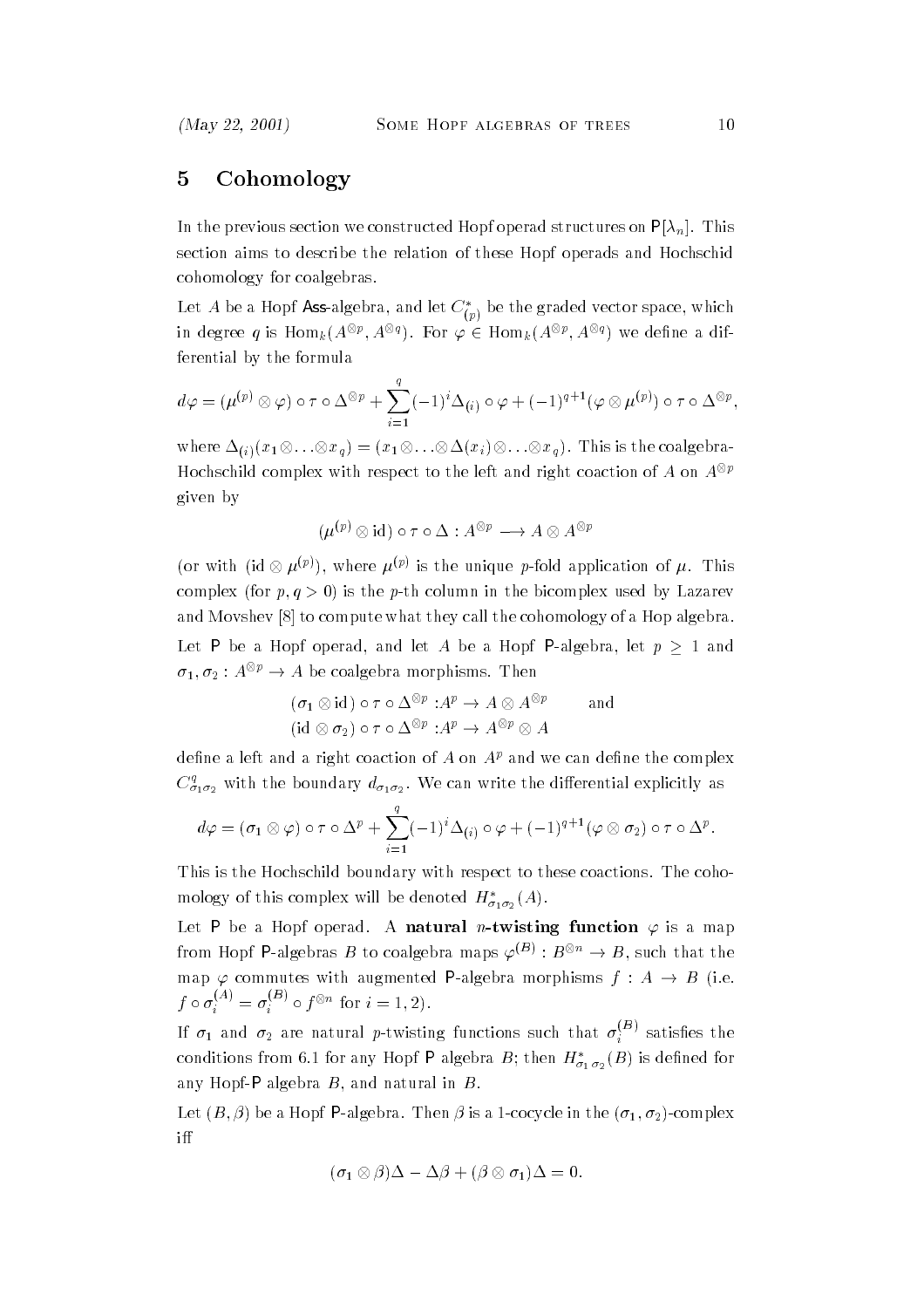5.1 EXAMPLE Let P be a Hopf operad. Then  $\sigma = p \in P(n)$  defines a natural *n*-twisting function. More generally, if  $\sigma = (\varepsilon^{\otimes k} \otimes p)\tau$  for some  $p \in P(n-k)$ and some  $\tau \in S_n$ , then  $\sigma$  defines a natural *n*-twisting function.

5.2 THEOREM Let  $\sigma_i$ :  $P[\lambda_n]^{\otimes n} \to P[\lambda_n]$  satisfy the conditions of theorem 4.1. If  $\sigma_i$  for  $i = 1, 2$  extends to a natural twisting function of P-algebras, then Hopf  $P[\lambda_n]$ -algebras are Hopf P-algebras together with a cocycle of degree 1 in the  $\sigma_1$ ,  $\sigma_2$ -twisted complex.

 $\mathbf{P}$  respectively to the start  $\mathbf{P}$  . Pinglis a Hopf operation  $\mathbf{P}$  is the Planck for P[n] are P-algebras A together with a linear map  $\alpha: A^{\otimes n} \to A$ . For  $(A, \alpha)$  to be a Hopf  $P[\lambda_n]$ -algebra means that A is a Hopf P-algebra and that  $\alpha$  satisfies

$$
(\sigma_1 \otimes \alpha)\Delta + (\alpha \otimes \sigma_2)\Delta = \Delta \alpha,
$$

which is the cocycle condition.  $QED$ 

The following universal property of  $\lambda_n$  in Hochschild cohomology is the analogue of the universal property of Connes and Kreimer [3] and Moerdijk [12] in this setting.

 $5.3$  COROLLARY Under the conditions of theorems 4.1 and 5.2, let B be a Hopf P algebra. If  $\beta : B^{\otimes n} \to B$  is a cocycle in the  $\sigma_1, \sigma_2$ -twisted complex; Then there is a unique Hopf P-algebra morphism  $c: P_n \to B$  such that the following diagram commutes:

$$
P_n^{\otimes n} \xrightarrow{\lambda} P_n
$$
  
\n
$$
e^{\otimes n} \xrightarrow[\beta]{c} P_n
$$
  
\n
$$
B^{\otimes n} \xrightarrow[\beta]{\beta} B.
$$

**Proof** The result follows since  $\mathbf{r}_h = \{v_h\}$  (0) is the initial Hopf P[ $v_h$ ] algebra.  $\mathbf{Q} = \mathbf{Q}$ 

5.4 EXAMPLE If  $\sigma = (\varepsilon^{\otimes k} \otimes p)\tau$  for some  $p \in \mathsf{P}(n-k)$  and some  $\tau \in S_n$ , then  $\sigma$  satisfies the conditions of theorems 4.1 and 5.2. In this case maps of operads  $\psi : \mathsf{Q} \to \mathsf{P}$  and  $\varphi : \mathsf{P} \to \mathsf{Q}$  induce functors P-HopfAlg  $\to \mathsf{Q}$ -HopfAlg that map the natural twisting function  $\sigma$  to a natural twisting functions  $\bar\psi^* \sigma$ and  $\bar{\varphi}$  of Hopf Q-algebras.

#### Hopf algebras 6

This section lists some results for linear maps  $\sigma_i$  that define a Hopf algebra structure on  $P_n$  but do not extend to  $P[\lambda_n]$ . The results in this section are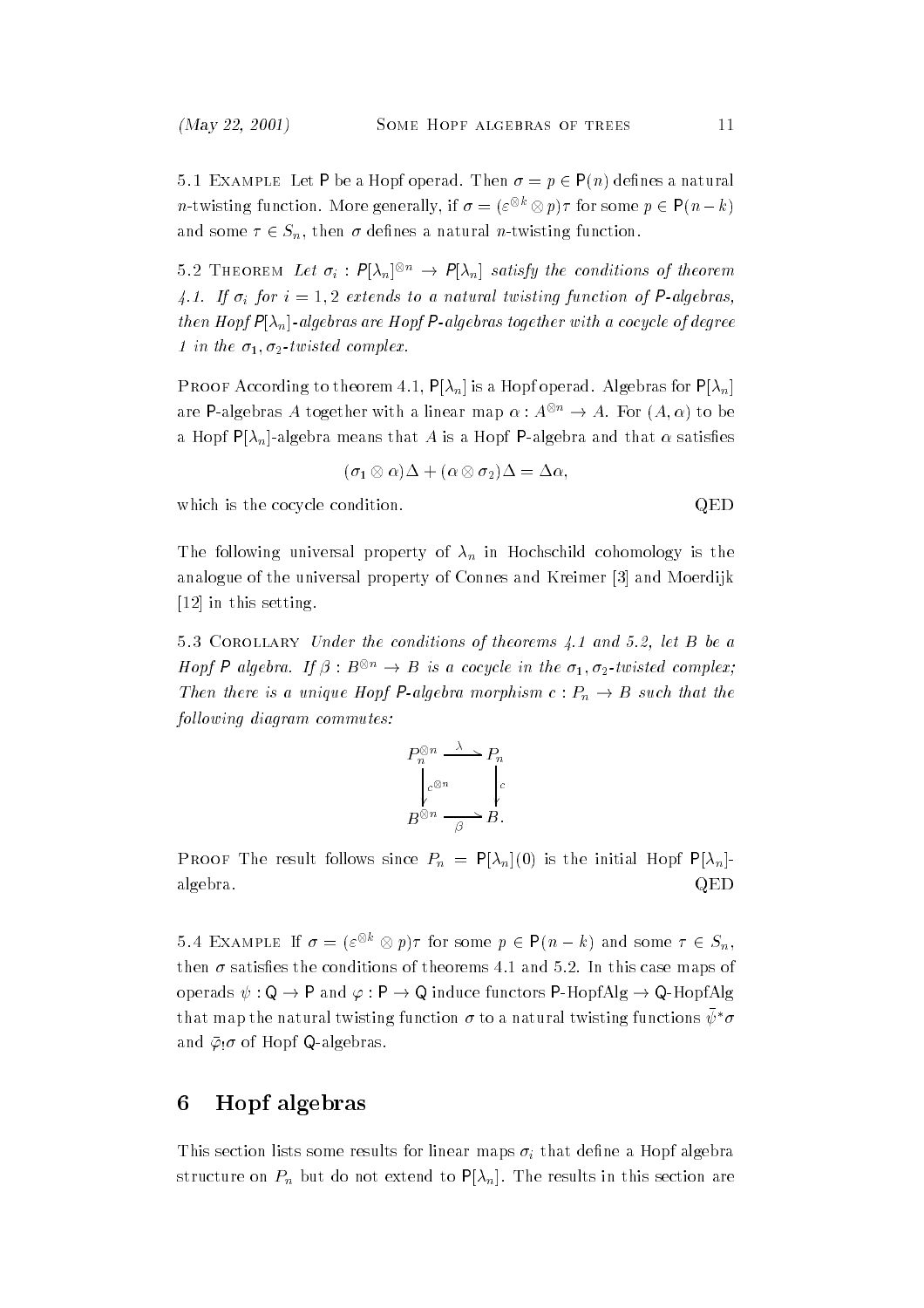obtained along the same lines as those in Moerdijk [12].

Let  $(P_n, \lambda_n)$  be the initial P[ $\lambda_n$ ]-algebra, then any pair of linear maps  $\sigma_1, \sigma_2$ defines a unique P-algebra morphism  $\Delta$  which makes the diagram



commute. We can use this universal property to deduce a result similar to corollary 4.2 if the  $\sigma_i$  are only defined on the initial algebra  $P_n$  and do not extend to  $P[\lambda_n]$ .

6.1 PROPOSITION Let  $n \in \mathbb{N}$ ,  $\lambda_n$  and  $P_n$  be defined as above. Let  $\sigma_i$ :  $P_n^{\otimes n} \to P_n$  for  $i = 1,2$  be linear maps. If  $\sigma_i$  satisfies

$$
\epsilon \circ \sigma_i = \epsilon^{\otimes n}, \quad and
$$

$$
(\sigma_i \otimes \sigma_i) \circ \tau \circ \Delta^{\otimes n} = \Delta \circ \sigma_i;
$$

then there exists a Hopf-P algebra structure on  $P_n$  such that  $\Delta \circ \lambda = (\sigma_1, \sigma_2) \circ$  $\tau \circ \Delta^{\otimes n}$  and  $\varepsilon \circ \lambda = \varepsilon$ .

There is also a result in cohomology if the the  $\sigma_i$  on  $P_n$  do not extend to  $P[\lambda_n]$ .

6.2 PROPOSITION Let  $\sigma_i$  :  $P_n^{\otimes n} \to P_n$  satisfy the conditions of theorem 6.1. If  $\sigma_1, \sigma_2$  extend to natural n-twisting functions, and  $\beta : B^n \to B$  is a cocycle in the  $\sigma_1, \sigma_2$ -twisted complex; then there is a unique Hopf P-algebra morphism  $c: P_n \to B$  such that the following diagram commutes:

$$
P_n^{\otimes n} \xrightarrow{\lambda} P_n
$$
  
\n
$$
e^n \xrightarrow[\beta]{e^n} e
$$
  
\n
$$
B^{\otimes n} \xrightarrow[\beta]{\beta} B.
$$

This section concludes with some functorial properties of the construction. Parts (ii) and (iii) are trivial if the Hopf P-algebra structure on  $P_n$  extends to a Hopf operad  $P[\lambda_n]$ .

6.3 PROPOSITION Let  $\varphi : \mathsf{Q} \to \mathsf{P}$  be a map of Hopf operads, and let  $\sigma_1, \sigma_2$ satisfy the conditions of 6.1 on  $Q_n$  such that  $\sigma_1 \sigma_2$  extend to natural ntwisting functions of Q-algebras; then

(i). The  $\sigma_i$  induce natural twisting functions  $\sigma_i$  of P-algebras, satisfying the conditions of 6.1 on H.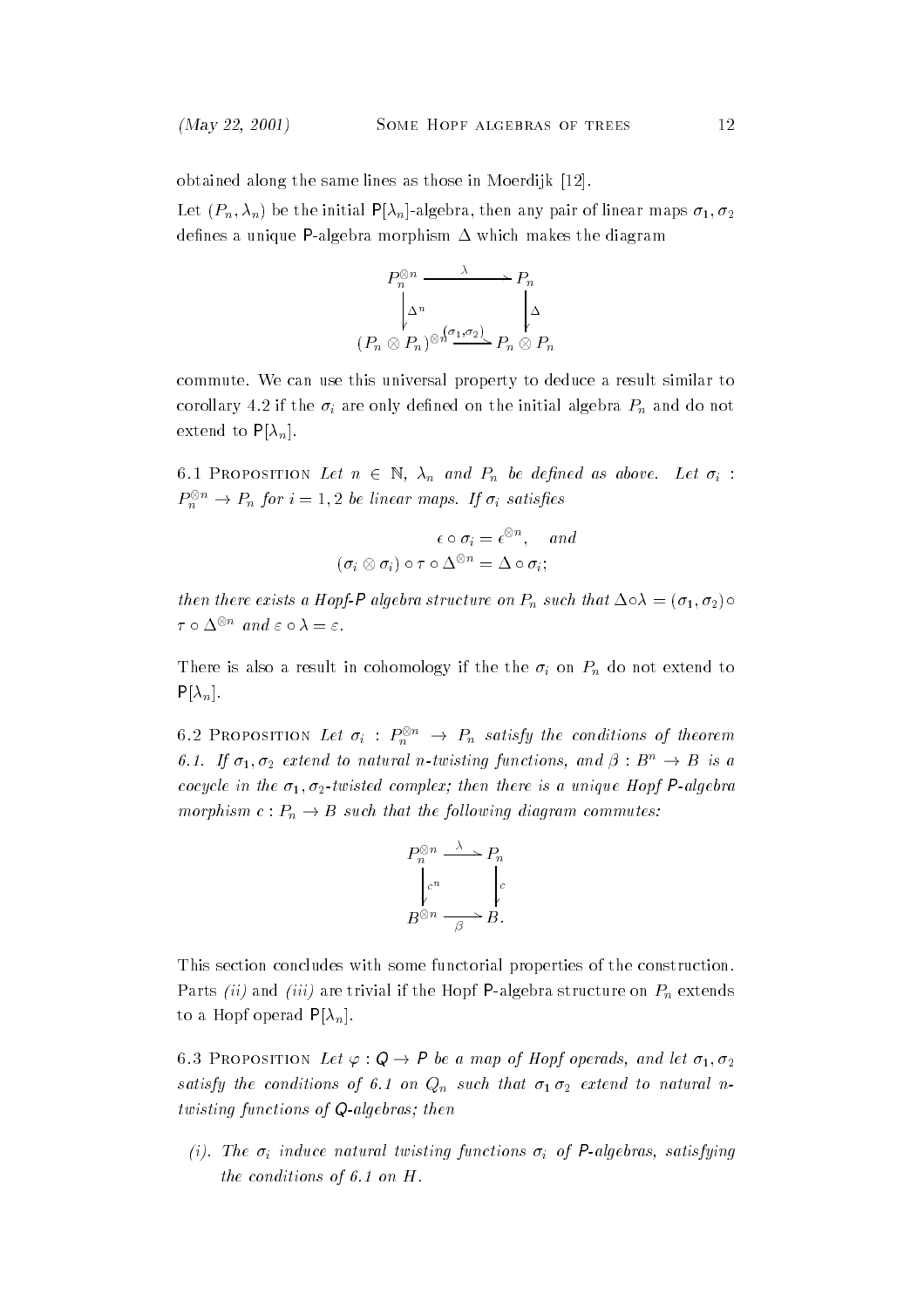- (ii). The unique map of  $\mathsf{Q}[\lambda_n]$ -algebras  $j_0: Q_n \to \varphi^*(P_n)$  is a map of Hopf Q-algebras.
- (iii). The unique map of  $P[\lambda_n]$ -algebras  $j : \varphi_!(Q_n) \to P_n$  is a map of Hopf P-algebras.

#### $\overline{7}$ A Deformation

Moerdijk [12] gives an inductive formula for a 2-parameter deformation of  $\Delta$  on  $P_1$  for any Hopf operad P. Regarding  $P_n$ , we have seen in example 4.4 that there is a  $2n$ -parameter deformation of the coproduct given by  $\sigma_1 = \sigma_2 = u \circ \varepsilon^{\otimes n}$  (provided that P is an Hopf operad with multiplication). This section obtains an explicit formula for the  $2n$ -parameter deformation of the coproduct in  $C_n$  and the Lie algebra structure underlying the dual.

7.1 CONVENTION In this section we fix  $P = Com$ , and  $n \in \mathbb{N}$ . We use notation  $C_n = \mathsf{P} = \mathsf{Com}[\lambda_n](0)$ . For  $i = 1, 2$  and  $1 \leq j \leq n$ , let  $q_{ij} \in k$ , and define

$$
\sigma_i(t_1,\ldots t_n)=t_1\cdot\ldots\cdot t_n\cdot\prod_j q_{ij}^{|t_j|}.
$$

According to example 4.4, these  $\sigma_i$  make  $C_n$  a commutative Hopf algebra.

A subforest s of a rooted tree t is a subset of the partially ordered set t with the induced partial ordering. For colored trees, the colour of the edge connecting  $v>w$  in s is the colour of edge connecting w to its direct predecessor in the unique path from v to w in t. For  $v \in s$  we denote by  $p_k(v, s, t)$  the number of edges of colour k in the path in t from v to the root of t that have their lower vertex in  $s$  . For forests t we define  $p_k(v, s, t)$  as  $p_k(v, s \cap t', t')$ , where t' is the connected component of t containing v. There is an easy but useful lemma on the calculus of the  $p_k$ .

7.2 LEMMA Let t and s be subforests of a forest u. Let  $v \in s$  and set  $t' = t \cup v, s' = s \cap t', t'' = t^c \cup v \text{ and } s'' = s \cap t''.$  Then

$$
p_k(v, s, u) = p_k(v, s', t') + p_k(v, s'', t''),
$$

where t', t'', s' and s'' are interpreted as subforests of u.

Proof The lemma follows at once when we observe that a vertex in the path from  $v$  to the root in  $u$  that is not in  $s$  is either in  $t'$  or in  $t''$ . 00. QED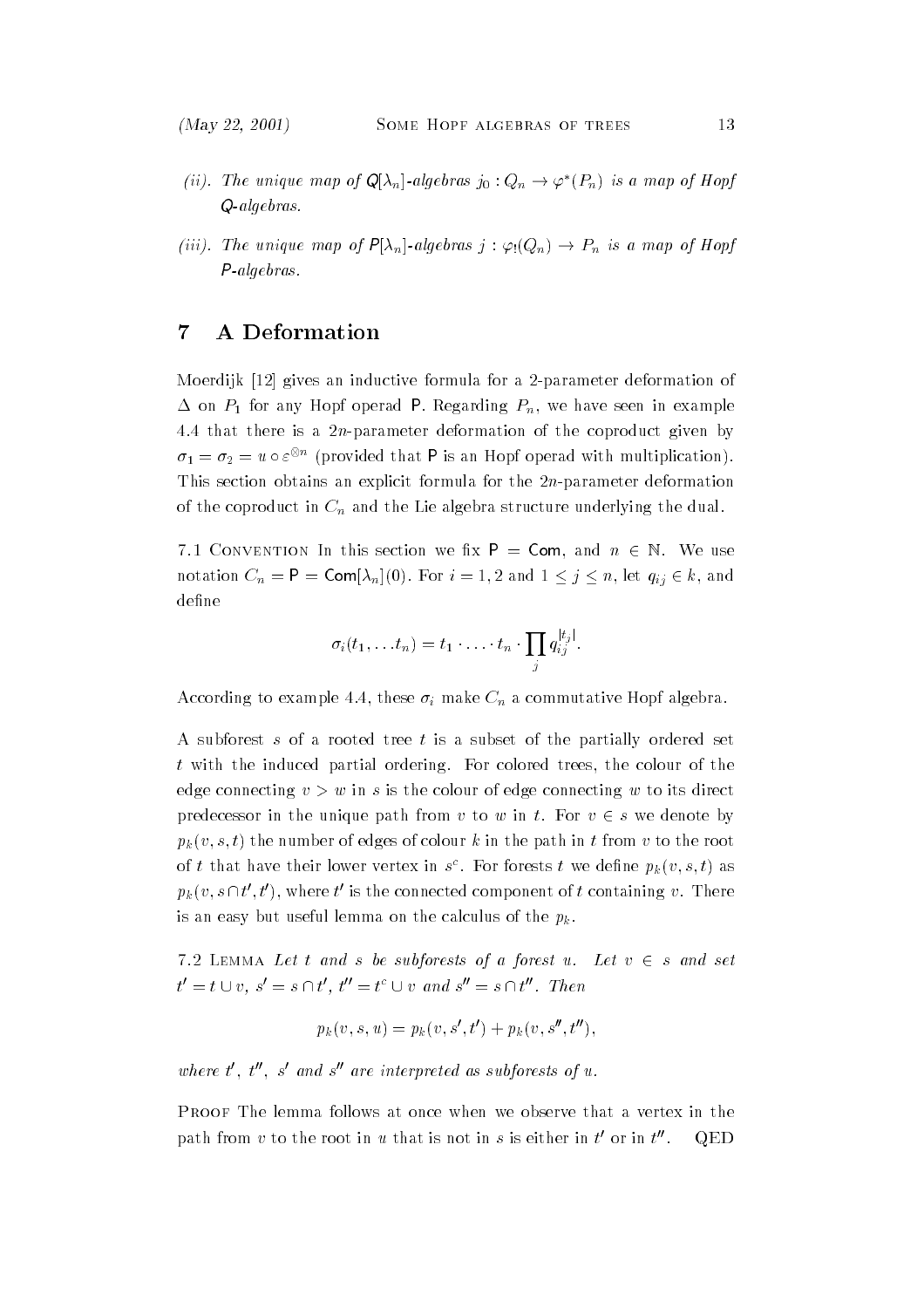Define

$$
q(s,t) := \prod_j q_{1j}^{\sum_{v \in s} p_j(v,s,t)} \cdot \prod_j q_{2j}^{\sum_{v \in s^c} p_j(v,s^c,t)}.
$$

Intuitively,  $q(s, t)$  counts for  $v \in s$  the number of edges of colour j are in the path from  $v$  to the root that have their lower vertex in  $s^{\downarrow}$  and adds a factor  $q_{1j}$  for each of these, and  $q(s,t)$  counts for  $v \in s^c$  the number of edges of colour  $j$  are in the path from  $v$  to the root that have their lower vertex in  $s$ and adds a factor  $q_{2,j}$  for each of these.

7.3 THEOREM Under the assumptions of 7.1, we have for a forest  $t \in C_n$ the formula

$$
\Delta(t) = \sum_{s \subset t} q(s, t) \, s \otimes s^c,
$$

where the sum is over all subforests  $s$  of  $t$ .

Proof We use induction with respect to the number of applications of . The formula is trivial for the empty tree.

Let  $t = \lambda(x_1,\ldots,x_n)$  be a tree and suppose that the formula holds for all forests with less then |t| vertices. Subforests of t are either of the form  $s =$  $\bigcup_i s_i$ , a (disjoint) union of subforests of the  $x_i$ , or of the form  $s = r \cup (\bigcup_i s_i)$ , a (disjoint) union of subforests of the  $x_i$  together with the root. By definition,

$$
\Delta(t) = \sum_{s_i \subset x_i} s_1 \cdot \ldots \cdot s_n \otimes \lambda(s_1^c, \ldots, s_n^c) \prod_i q_{1i}^{|s_i|} q(s_i, x_i) + \sum_{s_i \subset x_i} \lambda(s_1, \ldots, s_n) \otimes s_1^c \cdot \ldots \cdot s_n^c \prod_i q_{2i}^{|s_i^c|} q(s_i, x_i).
$$

But by the lemma above,

$$
\prod q_{1i}^{|s_i|} q(s_i, x_i) = \prod_j q_{1j}^{\sum_v \epsilon_s p_j(v,s,t)} \cdot \prod_j q_{2j}^{\sum_v \epsilon_s c p_j(v,s^c,t)}
$$

for  $s = \cup_i s_i = s_1 \cdot \ldots \cdot s_n$  and  $s^c = r \cup (\cup_i s_i^c) = \lambda(s_1^c, \ldots, s_n^c)$ ; and

$$
\prod q_{2i}^{|s_i^c|}q(s_i, x_i) = \prod_j q_{1j}^{\sum_{v \in s} p_j(v, s, t)} \cdot \prod_j q_{2j}^{\sum_{v \in s^c} p_j(v, s^c, t)}
$$

for  $s = r \cup (\cup_i s_i) = \lambda(s_1,\ldots,s_n)$  and  $s^c = \cup_i s_i = s_1^c \cdot \ldots \cdot s_n^c$ . Putting these together yields the formula. QED

An antipode for a Hopf Ass-algebra  $A$  is an inverse for the identity map  $id$ with respect to the convolution product

$$
f * g = \mu \circ (f \otimes g) \circ \Delta
$$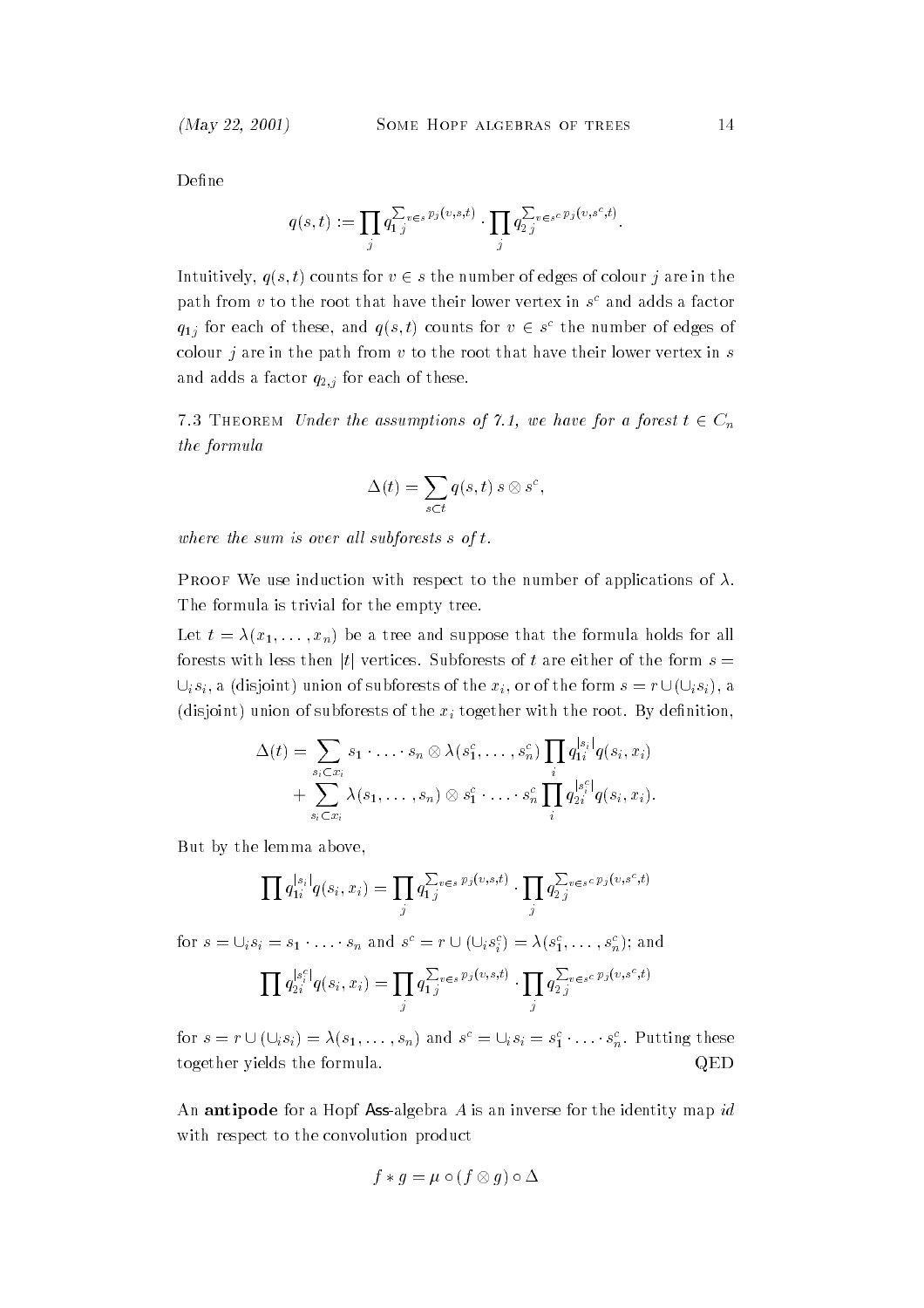on the k-linear maps  $\text{Hom}_k(A, A)$ .

In the situation of theorem 7.3 it makes sense to ask if there exists an antipode for arbitrary choice of the coefficients  $q_{ij}$ . An explicit description of  $S$  follows by a general argument. A Hopf Ass-algebra  $A$  is called connected if it is Z-graded, concentrated in non-negative degree, and satisfies  $A_0 =$ k  $\cdot$  1. The augmentation ideal of a connected Hopf algebra A is the ideal  $\bigoplus_{n\geq 1}A_n.$ 

 $7.4$  Lemma (Milnor and Moore [11]) Let  $A$  be a connected Hopf Assalgebra. Then there exists an antipode on A which for x in the augmentation ideal is given by

$$
S(x) = \sum_{k=1}^{\infty} (-1)^{k+1} \mu^{(k)} \circ \bar{\Delta}^{(k)}(x),
$$

where  $\bar{\Delta} = \Delta - (id \otimes 1 + 1 \otimes id)$ , and  $\mu^{(0)} = id = \bar{\Delta}^{(0)}$ , and  $\mu^{(k)} : A^{\otimes k+1} \to A$ and  $\Delta^{(k)}$  :  $A \to A^{\otimes k+1}$  are defined using (co)associativity for  $k > 0$  and  $\mu^{0.5} = \mu = \Delta^{0.5}$ .

7.5 Corollary Under the assumptions of convention 7.1, there exists an antipode on the Hopf algebra of theorem 7.3, given by the formula

$$
S(t) = \sum_{k=1}^{|t|} \sum_{\cup_i s_i = t} (-1)^k s_1 \cdot \ldots \cdot s_k \prod_{1 \leq j < k} q(s_j, s_{j+1} \cup \ldots \cup s_k, s_j \cup \ldots \cup s_k),
$$

where we only sum over partitions  $t = s_1 \cup ... \cup s_k$  of the forest t with all forests  $s_i$  non-empty.

Proof The grading with respect to  $|t|$  gives a grading that makes the Lie algebra connected, since  $Com(0) = k$ . QED

7.0 EXAMPLE In the case  $n = 1$  with  $q_1 = 1$  and  $q_2 = 0$  we get the formula of Connes and Kreimer [3] for the antipode on the Hopf algebra  $H_R$  of section 2.

We now state a corollary to the formula for the coproduct in theorem 7.3, that gives an explicit formula for the Lie bracket on the primitive elements of the cocommutative Hopf algebra  $C_n^*$ . We know by the Milnor-Moore theorem [11] that  $C_n^*$  is the universal enveloping algebra of the Lie algebra of its primitive elements.

7.7 COROLLARY Let  $P = Com$ , and  $t \in C_n$ , and  $\Delta = \Delta_{q_1} \dots q_{2n}$ ; then the graded dual  $C_n^*$  is the universal enveloping algebra of the Lie algebra which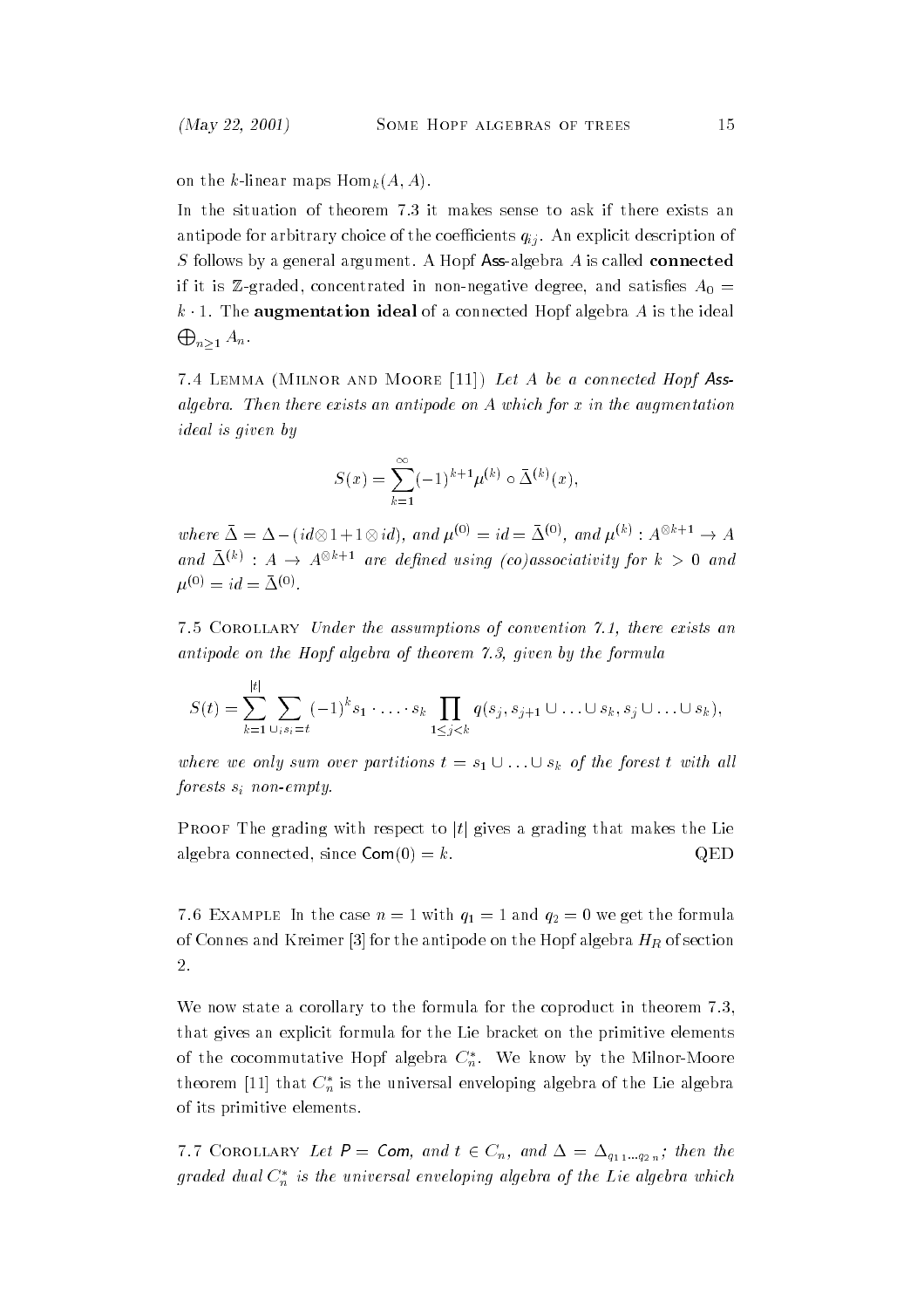as a vector space is spanned by elements  $D_t$ , where t is a rooted tree in  $C_n$ . The bracket is given by  $[D_s, D_t] = D_s * D_t - D_t * D_s$ , where

$$
D_s * D_t = \sum_{w=s \cup t} q(s, w) D_w,
$$

the sum ranges over all rooted trees in  $C_n$  that have s and t as complementary colored subforests.

Proof For any cocommutative Hopf algebra we can dene an operation on the primitive elements, such that its commutator is the Lie bracket on primitive elements: Simply define  $*$  as the truncation of the product at degree > 1, with respect to the primitive filtration F. In this case,  $F_m C_n^*$  is spanned by the elements  $D_u$  dual to forests u consisting of at most m trees. The product in  $C_n^*$  is determined by the coproduct in  $C_n$ . Explicitly, for forest u, we can write the multiplication in  $C_n^*$  as

$$
D_s D_t(u) = (D_s \otimes D_t) \Delta(u)
$$
  
= 
$$
\sum_{u=w \cup w^c} q(w, u) D_s(w) D_t(w^c).
$$

When we then restrict to the primitive part, we conclude that  $D_s * D_t$  is given by the desired formula. QED

7.8 Remark With some minor changes, there is an analogue of the above for the case  $P = As$ . The only change is that we have to remember the ordering of upgoing edges at each vertex. To be very explicit, for the coproduct on  $A_n = \text{Ass}[\lambda_n](0)$  we have the formula

$$
\Delta(t) = \sum_{s \subset t} \prod_j q_{1j}^{\sum_{v \in s} p_j(v,s,t)} \cdot \prod_j q_{2j}^{\sum_{v \in t} p_j(v,s^c,t)} s \otimes s^c,
$$

where the product of trees is associative, non-commutative. The order of multiplication is given by the linear order on the roots of the trees defined by the linear on the incoming edges at each vertex and the partial order on vertices. Dually, the primitive elements of the dual are again spanned by elements dual to single rooted trees (with linear ordering on incoming edges in each vertex). The truncated product  $*$  is given by

$$
D_s * D_t = \sum_{w=s \cup t} \prod_j q_{1j}^{\sum_v \in s} p_j(v,s,w) \cdot \prod_j q_{2j}^{\sum_v \in t} p_j(v,t,w) D_w,
$$

where  $w$ , s and t are trees with a linear ordering on the incoming edges of the same colour at each vertex and the inclusions of  $s$  and  $t$  in  $w$  have to respect these orderings.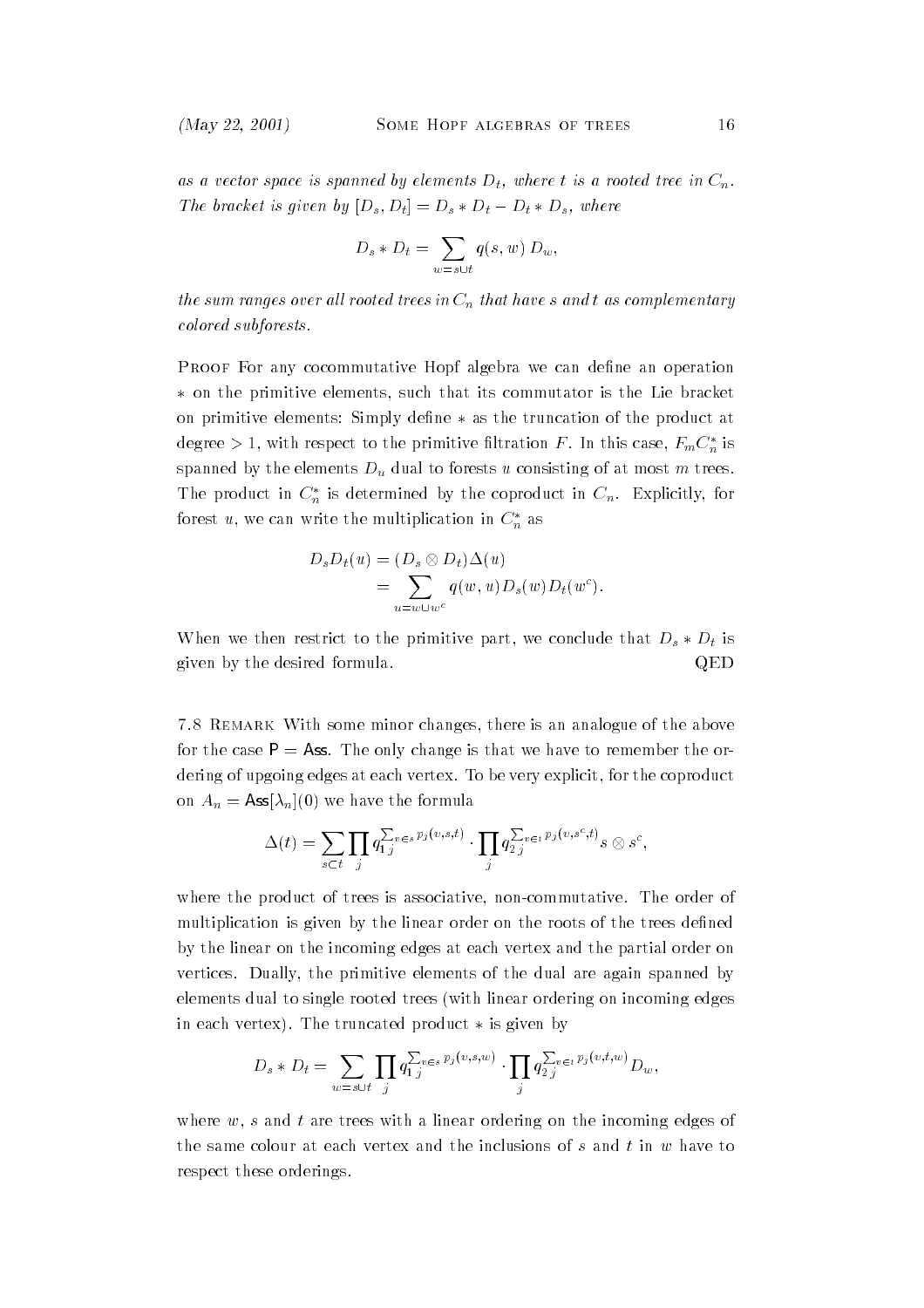$7.9$  Remark For certain values of the parameters  $q_{ij}$ , the formula of theorem 7.3 defines a coproduct on  $\mathsf{k}[\lambda_n](0)$ . If for fixed  $i=1,2$  there is at most one j such that  $q_{ij} \neq 0$ , then the subspace spanned by single rooted trees which do not involve multiplication is preserved under  $\Delta$ . Since this subspace is isomorphic to  $\mathbf{k}[\lambda_n](0)$ , this implies that in this case the formulas above define a coproduct on  $\mathsf{k}[\lambda_n](0)$ . Consequently, this defines an operation  $*$  on the dual, since each element in the dual is primitive. A formula for this is given by the formula for Com, modulo trees involving multiplication (their span is denoted  $\mu$ ): the quotient  $\text{Com}[\lambda_n](0)^*/(\mu)$  is canonically isomorphic to  $\mathsf{k}[\lambda_n](0)^*$ .

### 8 Pre-Lie algebras

A (right) pre-Lie algebra (cf. Gerstenhaber [4], and Chapoton and Livernet [2]) is a k-vector space L together with a bilinear map  $-*-: L \times L \rightarrow L$ which satisfies

$$
(x * y) * z - x * (y * z) = (x * z) * y - x * (z * y),
$$

for each x, y and z in L. Note that the bracket  $[x, y] = x * y - y * x$  defines a Lie algebra structure on L. This Lie algebra is the **associated Lie Algebra** of the pre-Lie algebra  $(L, *)$ .

Remember from [2] that the free pre-Lie algebra  $L_p$  on p generators is given by the vector space spanned by rooted trees with vertices labeled with elements of  $\mathbf{p} = \{1, 2, \ldots, p\}$ . The pre-Lie algebra product is given by grafting trees. That is,

$$
t * s = \sum_{v \in t} s \circ_v t
$$

for trees s and t, where the colour of the vertices is preserved. For any tree  $t \in L_p$  define  $r_i(t)$  to be the tree t with the colour of the root changed to i. Thus  $r_i$  defines a linear endomorphism of the vector space  $L_p$ .

 $\circ$ .1 CONVENTION LET  $=$  COIII, choose  $\Delta$  on  $C_n =$  CoIII $\Delta_n$  $(0)$  defined by  $\sigma_i$  as in the deformation used in convention 7.1 and use the notation  $\chi_S$  to denote the characteristic function of a subset  $S \subset X$  which has value 1 on S and value 0 on  $X - S$ .

S and value 0 on  $X - S$ .<br>8.2 Proposition Let  $\mathbf{p} \in \{1,\ldots,n\}$  and define  $q_{1j} = \chi_{\mathbf{p}}(j)$  and  $q_{2j} = 0$ . Then

(i). The product  $*$  of corollary 7.7 defines a pre-Lie algebra structure on the primitive elements of  $C_n^*$ .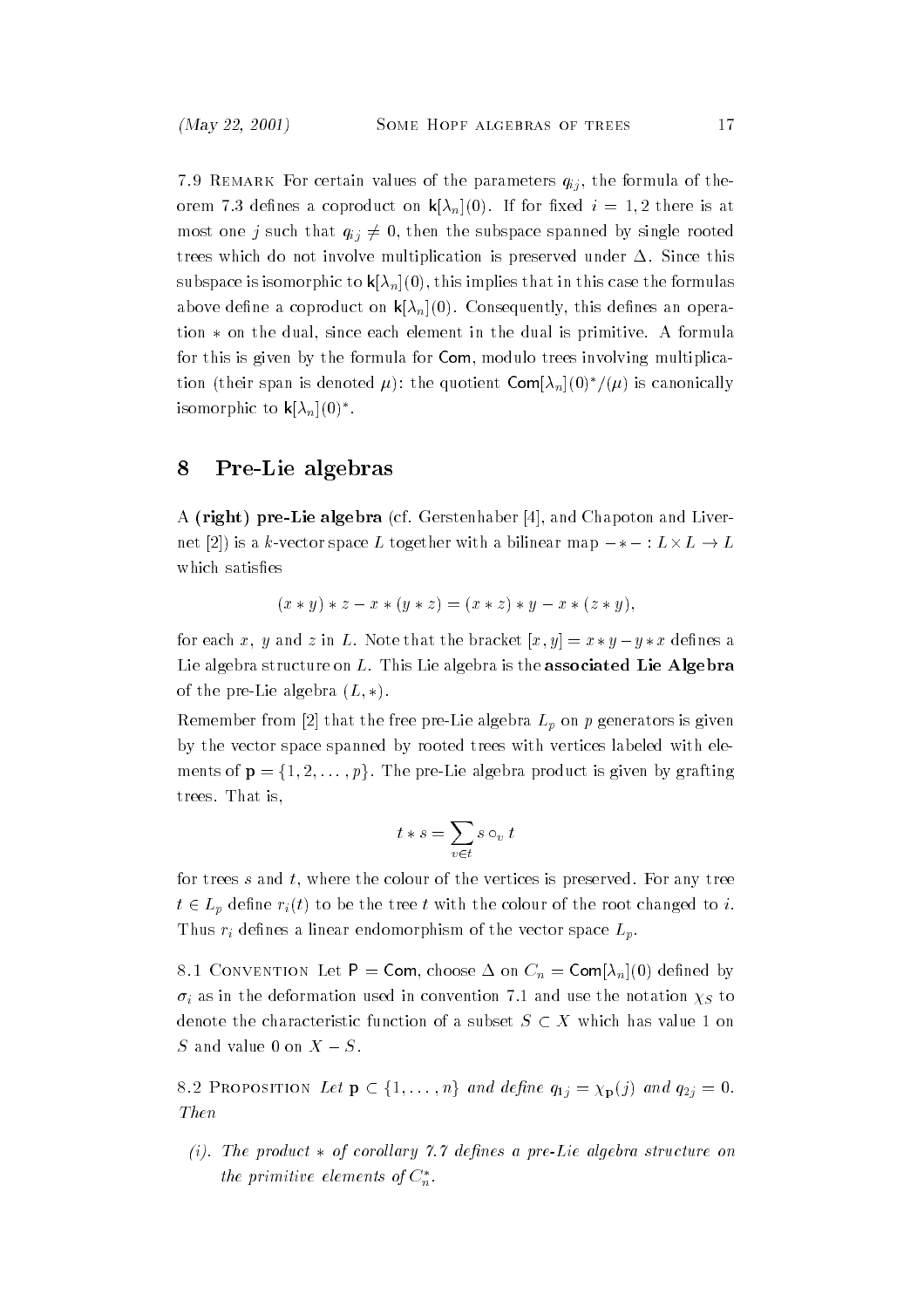(ii). If  $\mathbf{p} = \{1, \ldots, n\}$ , then there is a natural inclusion of this pre-Lie algebra into the free pre-Lie algebra on n generators. The image in the free pre-Lie algebra is spanned by all sums  $\sum_{i\in \textbf{p}}t_i$ , of trees that only differ in that the colour of the root of  $t_i$  is i.

 $\mathbf{F}$  roof  $\mathbf{F}$  first note that with this choice of  $\mathbf{v}_i$ , the formula for the coproduct simplifies to

$$
\Delta(t) = \sum_{c \in C(t)} P^c(t) \otimes R^c(t),
$$

where we sum over admissible cuts as described in section 2, provided that the cuts are at edges labeled by an element of p and connected to the root by edges labeled by elements of p. To see this, consider the formula of corollary 7.7 and note that the coeffient of  $s\otimes s^c$  is 0 iff  $s^c$  has a connected component with respect to edges of colours in **p** which does not contain the root.

The operation  $*$  of theorem 7.7 is then given by

$$
D_s * D_t = \sum_{c \in \mathbf{p}} \sum_{v \in \overline{s}} D_{t \circ_v^c s},
$$

where **p** is the set of colours and  $t \circ \phi$  s is the tree obtained by grafting t on  $v \in s$  by an edge of colour c and  $\bar{s}$  is the subtree of s of vertices connected to the root by edges labeled by elements of p. To check the pre-Lie algebra identities, note that in  $D_u * (D_t * D_s)$  we can graft the root of u on a vertex in either t or s. The result then follows directly, since  $(D_u * D_t) * D_s$  consists of the terms obtained by grafting  $u$  on  $t$ .

Let  $\mathbf{p} = \{1, \ldots, n\}$  and consider the pre-Lie algebra of *(i)*. A map from this pre-Lie algebra into the free pre-Lie algebra on n generators (trees with  $n$ colored vertices) is given by assigning the colour of an edge to the vertex on top and summing over all colours in p for the root. That this is an inclusion of pre-Lie algebras and that the image can be described as above is a direct consequence of the definitions.  $QED$ 

8.3 EXAMPLE In the case  $n = 1$ ,  $P = \{1\}$ , this yields the identification of  $L_1$  with the primitive elements of  $H_R^*$  with the pre-Lie product  $*$  as in Chapoton and Livernet [2].

#### The Pruning coproduct 9

Brouder and Frabetti [1] use a pruning operator on planar binary trees to define a coproduct on the  $k$ -vector space spanned by planar binary trees.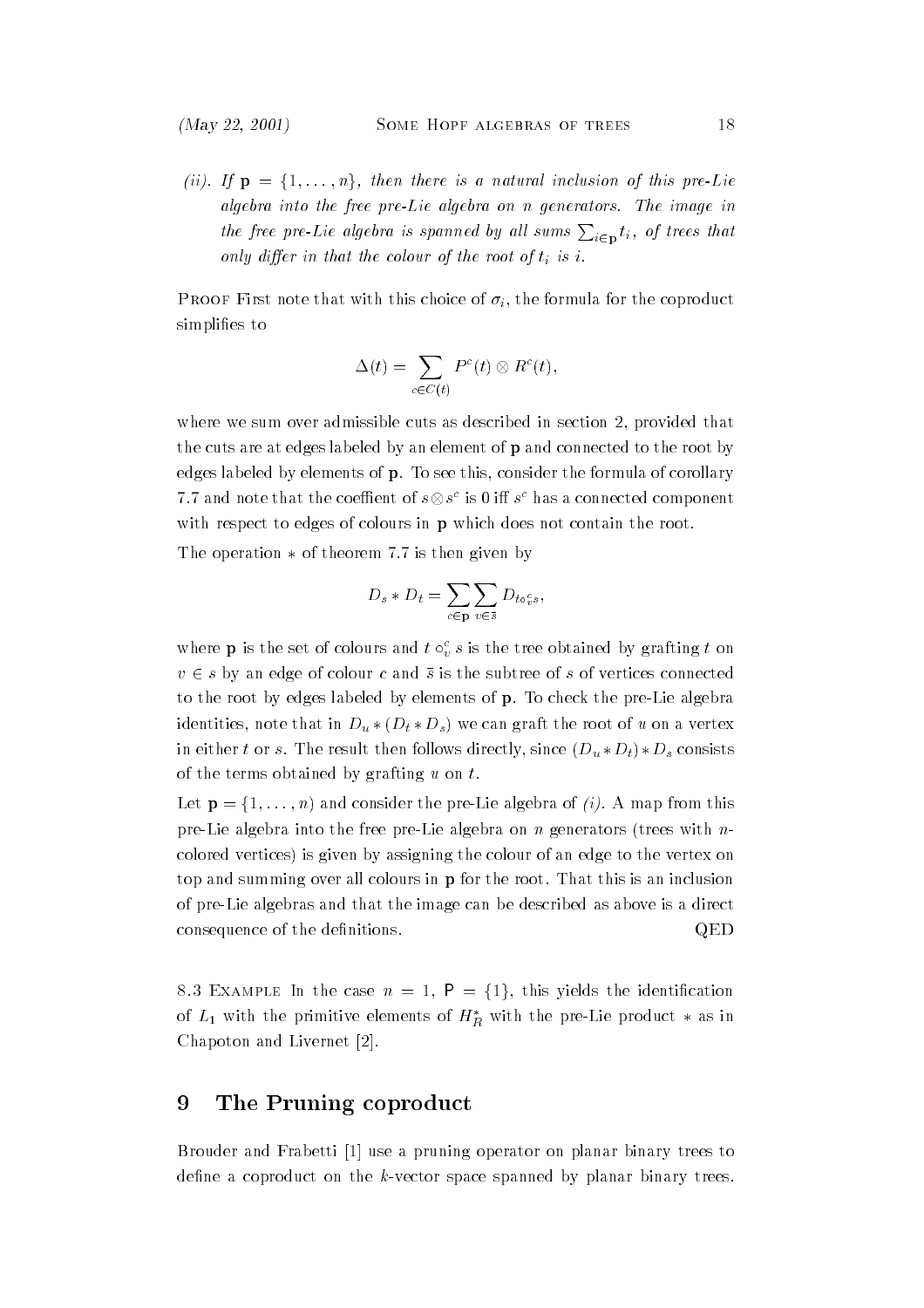We will see that this coproduct is related to the coproducts described in section 7. We first give a family of coproducts on planar  $n$ -ary trees. In this context the pruning Hopf algebra of Brouder and Frabetti is a direct corollary.

A planar binary tree is a non-empty oriented planar graph in which each vertex which is not a leaf or the root has exactly two direct predecessors and one direct successor. Let  $T$  be a planar binary tree. We call each vertex which is not a leaf a **internal vertex** of T. If T has  $n + 1$  leaves, it has n internal vertices. Following Loday and Ronco, we denote the k-linear span of the set of planar binary trees  $k[Y_\infty]$ . On planar binary trees we have the binary operation  $\lambda$  adding a new root (smallest element) to the union of planar binary trees  $T_1$  and  $T_2$ .

Likewise, we define a **planar**  $n$ -ary tree as a non-empty oriented graph in which each vertex which is not a leaf has exactly  $n$  direct predecessors and one direct successor. The *n*-ary operation  $\lambda$  adds a new root to an *n*-tuple of planar *n*-ary trees. Denote the vectorspace spanned by the set of *n*-ary planar trees by  $k[Y_{\infty}^{\vee}]$ . The basepoint in  $k[Y_{\infty}^{\vee}]$  is the tree with one leaf.

- 9.1 Proposition Let  $n \geq 0$ .
	- (i). The pointed vector space  $k[Y_{\infty}^{\infty}]$  is isomorphic to  $k[\lambda_n](0)$ .
- (ii). The unitary free associative algebra on the pointed vector space spanned by planar n-ary trees has a family of natural Hopf algebra structures  $\begin{aligned} \textit{The unitary free associated} \textit{asocative algebra} \textit{by planar n-ary trees has a familiar parameterized by } i \in \{1,\ldots,n\}. \end{aligned}$

**PROOF** Define a bijection  $\xi : k[Y_{\infty}^{(n)}] \to k[\lambda_n](0)$  by mapping the planar  $n$ -ary tree with one leaf to the empty tree and

$$
\xi(\lambda(T_1,\ldots,T_n))=\lambda_n(\xi(T_1),\ldots,\xi(T_n)),
$$

for planar n-ary trees  $T_i$ . Each vertex in a tree in  $\mathsf{k}[\lambda_n](0)$  corresponds to an internal vertex in the corresponding  $n$ -ary tree. It is easy to check that this is a basepoint preserving bijection of bases. This proves  $(i)$ .

Let  $i \in \{1,\ldots,n\}$ . The coproducts induces by  $q_{1j} = \chi_{\{i\}}(j)$  and  $q_{2j} = 0$ are well defined on  $\mathbf{k}[\lambda_n](0)$  by remark 7.9. This shows that we have a family of coproducts on  $\mathbf{k}[\lambda_n](0)$ . The result *(ii)* is now a direct consequence of the deformation in remark 7.8 and functorial properties. The functor  $\bar{i}_!$ : k[ $\lambda_n$ ]-HopfAlg  $\rightarrow$  Ass[ $\lambda_n$ ]-HopfAlg induced by the inclusion of Hopf operads  $i : k \to \text{Ass}$  is the unitary free algebra functor and the result follows since the  $\sigma_i$  are a special case of example 5.4. QED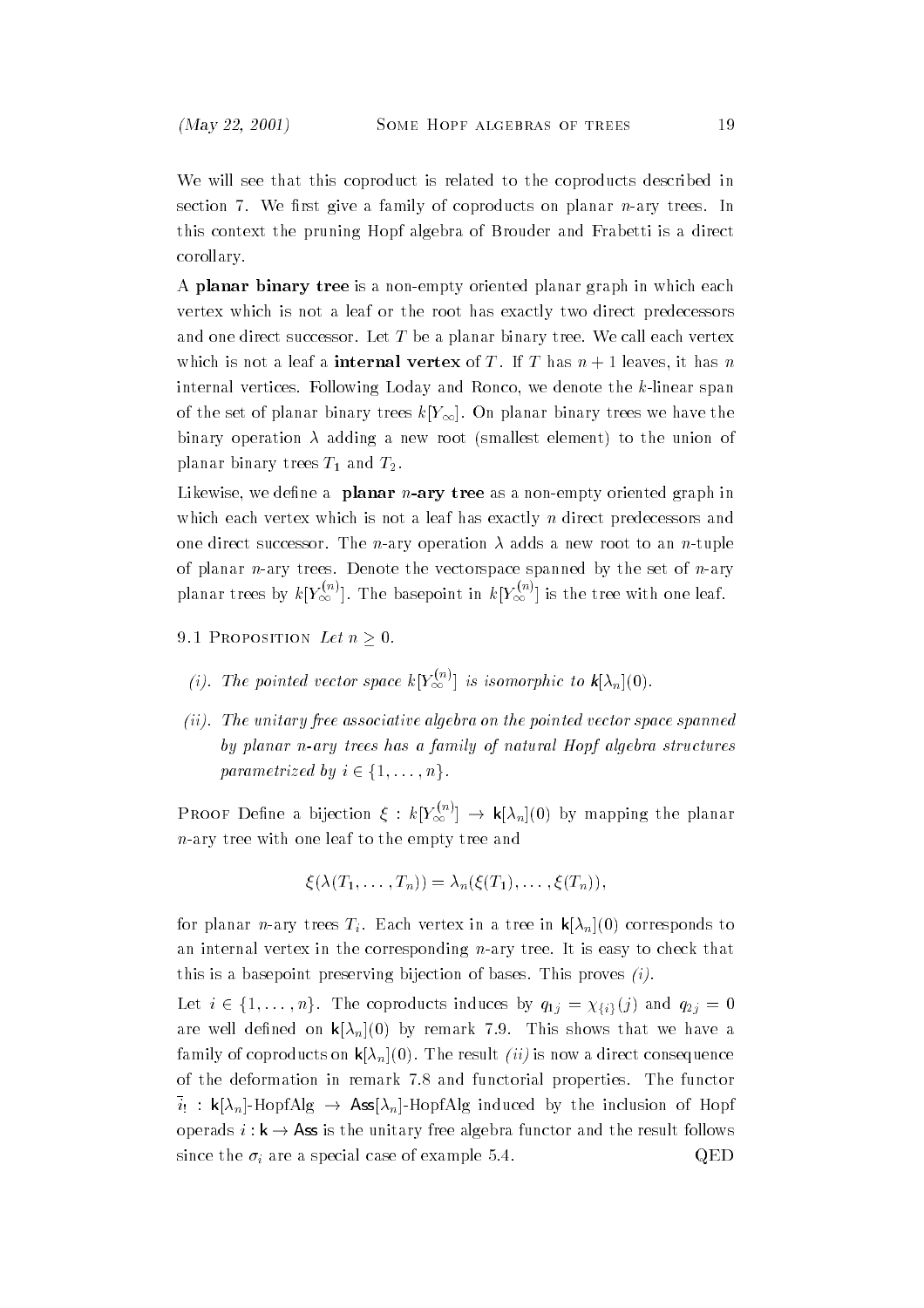9.2 Corollary (Brouder and Frabbetti [1]) Let the pruning operator  $P: k[Y_{\infty}] \to k[Y_{\infty}] \otimes k[Y_{\infty}]$  be defined inductively as

$$
P(\lambda(T, 1)) = 0
$$
  
 
$$
P(\lambda(T, S) = \sum_{i} \lambda(T, S'_{i}) \otimes S''_{i} + \lambda(T, 1) \otimes S,
$$

if  $P(S) = \sum_i S_i' \otimes S_i''$ . Then the formulas

$$
\Delta^P(1) = 1 \otimes 1 \quad and
$$
  

$$
\Delta^P(T) = 1 \otimes t + P(T) + T \otimes 1,
$$

define a coassociative coproduct on  $k[Y_\infty]$ . Thus the unitary free associative algebra  $T(k[Y_{\infty}])$  is a Hopf algebra with the coproduct described on generators  $\sigma$   $\mu$   $\Delta$  .

**PROOF** Let 
$$
n = 2
$$
, and  $i = 2$ . Apply proposition 9.1. QED

### 10 Associative and dendriform algebras

A dendriform algebra (cf. Loday [9], and Loday and Ronco [10]) is a vector space together with two bilinear (non-associative) products  $\prec$  and  $\succ$ . satisfying the identities

$$
(a \prec b) \prec c = a \prec (b \prec c) + a \prec (b \succ c)
$$
  
\n
$$
a \succ (b \prec c) = (a \succ b) \prec c
$$
  
\n
$$
a \succ (b \succ c) = (a \prec b) \succ c) + (a \succ b) \succ c.
$$

A dendriform algebra  $D$  defines an associative algebra on the same vector space with associative product  $*$  defined by

$$
a * b = a \prec b + a \succ b.
$$

A dendriform Hopf algebra (Ronco [13]) is a dendriform algebra together with a coproduct that satisfies

$$
\Delta(x \prec y) = \sum x' * y' \otimes x'' \prec y'' + x' * y \otimes x'' + y' \otimes x \prec y'' + y \otimes x
$$
  

$$
\Delta(x \succ y) = \sum x' * y' \otimes x'' \succ y'' + x * y' \otimes y'' + y' \otimes x \succ y'' + x \otimes y.
$$

10.1 Remark One motivation for studying dendriform algebras is the classification of Hopf algebras analogous to the Milnor-Moore theorem (cf. Milnor and Moore [11]). The Milnor-Moore theorem gives an equivalence of categories between the category of cocommutative Hopf algebras and the category of Lie algebras (in characteristic 0). A Milnor-Moore theorem for dendriform Hopf algebras can be found in Ronco [13]. This theorem states the equivalence of dendriform Hopf algebras and brace algebras.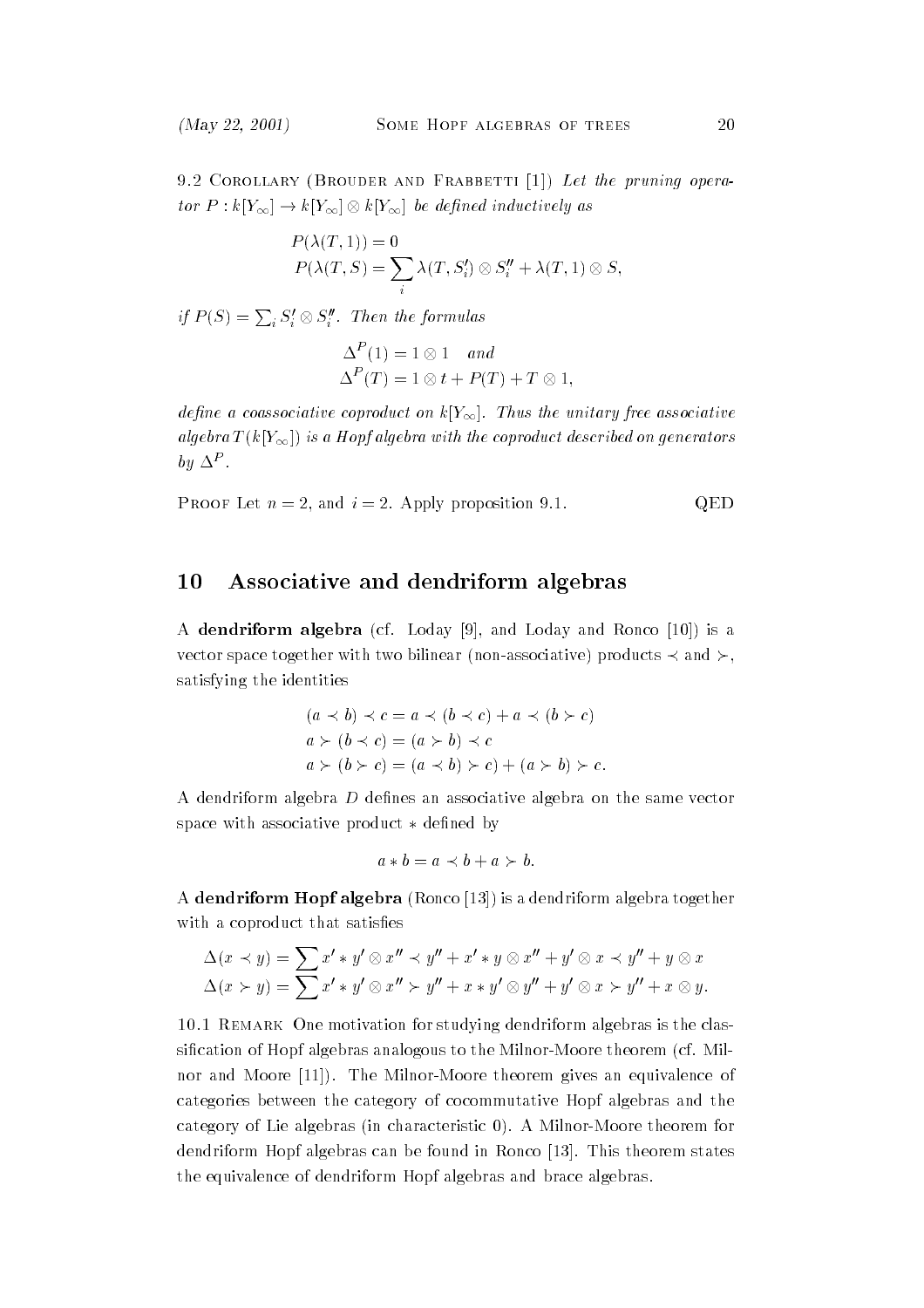10.2 CONVENTION Let  $k, l \in \mathbb{N}$ . Use  $P = k$ , and take  $q_{1j} = \delta_{kj}$  and  $q_{2j} = \delta_{lj}$ to define  $\sigma_1$  and  $\sigma_2$  in the deformation of 7.3. According to remark 7.9 this choice of parameters indeed defines a coproduct on  $\mathsf{k}[\lambda_p](0)$ .

We use the augmentation of  $u^*: k[\lambda](0)^* \to k$ .

10.3 PROPOSITION *Consider the graded vector space*  $(k|\lambda_p|(0))^*$ , graded by the number of applications of  $\lambda_p$  in trees. Then the augmentation ideal of  $(k[\lambda_p](0))^*$  is a graded dendriform algebra with associated multiplication  $*$ .

Proof The most convenient way to check the statement is to give an inductive characterization of the operations  $\prec$  and  $\succ$ . To avoid awesome notation, we identify trees t with their dual  $D_t$ .

The product is characterized by its unit  $1 = \emptyset$  (=  $D_{\emptyset}$ ), and the identity

$$
s * t = \lambda(s_1, \ldots, s_k * t, \ldots, s_n) + \lambda(t_1, \ldots, s * t_l, \ldots, t_n),
$$

as is readily checked. Now define operations

$$
s \prec t = \lambda(s_1, \ldots, s_k * t, \ldots, s_n) \text{ and}
$$
  

$$
s \succ t = \lambda(t_1, \ldots, s * t_l, \ldots, t_n).
$$

Let  $t = \lambda(t_1,\ldots,t_n), u = \lambda(u_1,\ldots,u_n)$  and  $s = \lambda(s_1,\ldots,s_n)$  and suppose that  $\prec$  and  $\succ$  satisfy the dendriform identities on all trees with in total  $<$  |t| + |s| + |u| vertices. Then we have

$$
(s \prec t) \prec u = \lambda(s_1, \ldots, (s_k * t) * u, \ldots, s_n)
$$
  
=  $\lambda(s_1, \ldots, s_k * (t * u), \ldots, s_n)$   
=  $s \prec (t * u)$   
 $(s \succ t) \prec u = \lambda(t_1, \ldots, s * t_l, \ldots, t_k * u, \ldots, t_n)$   
=  $s \succ (t \prec u).$ 

The first identity follows by the definition of  $*$  and associativity on smaller trees. The second is clear, but uses associativity on smaller trees in case  $k = l$ . The proof of the third dendriform identity can be copied from the first almost verbatim. It is now left to show that the dendriform operations preserve the grading in the sense that for  $s$  of degree  $m$  and  $t$  of degree n, the products  $s \prec t$  and  $s \succ t$  are of degree  $m + n$ . If the dendriform operations are graded in total degree smaller then  $m + n$ , assume s and t of degree m and n respectively. We now know that  $*$  is graded in total degree smaller then  $m+n$ . Since the definition of  $\prec$  and  $\succ$  only uses multiplication of smaller trees, one checks that the grading is preserved. QED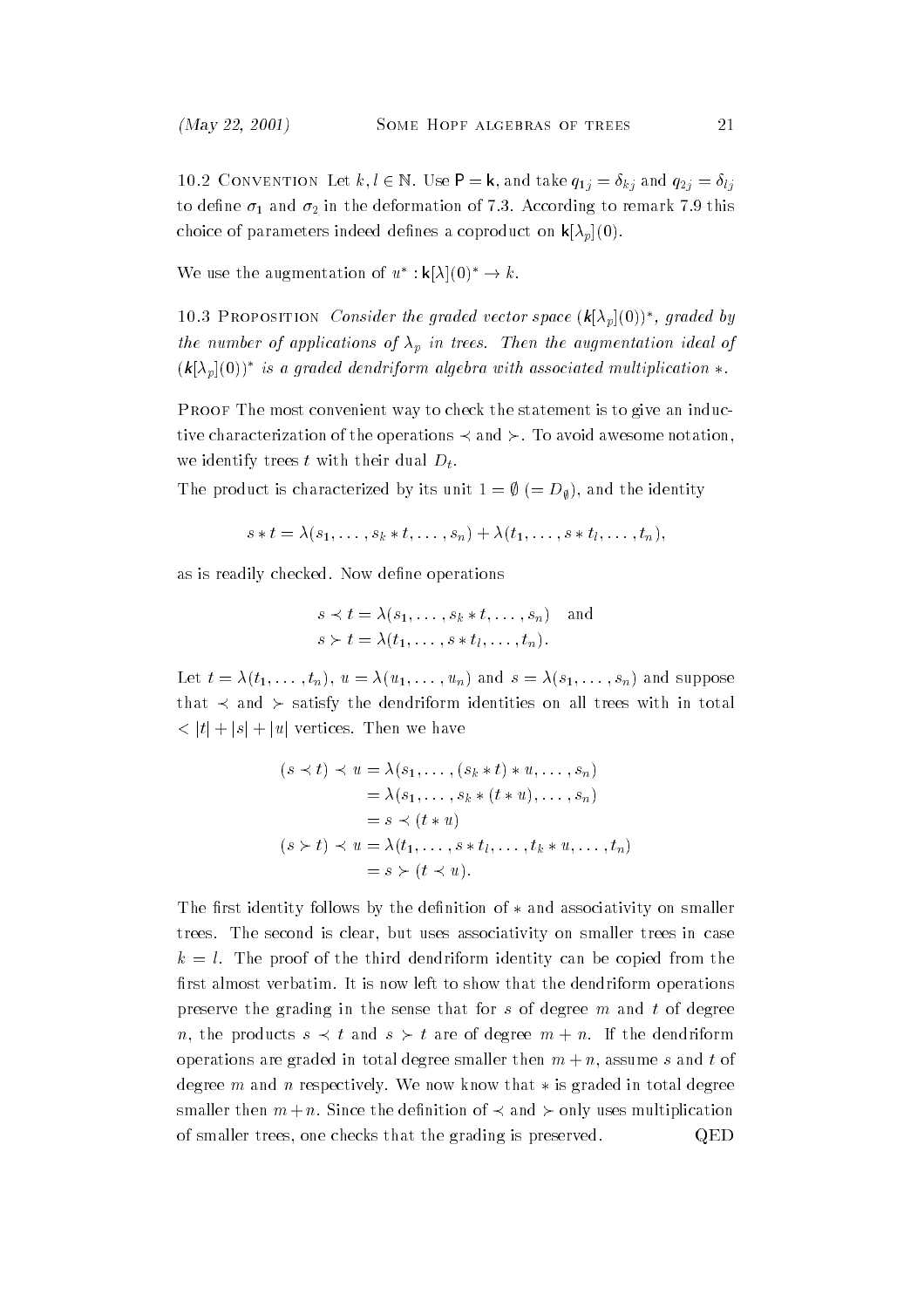### 11 The Loday-Ronco construction

We still assume convention 10.2. There is a isomorphism of graded vector spaces between  $\mathbf{k}[\lambda_n](0)$  and  $(\mathbf{k}[\lambda_n](0))^*$  that maps t to  $D_t$ . Proposition 10.3 shows that we have an associative multiplication  $*$  on  $(k[\lambda_n](0))^*$ . The isomorphism give an associative multiplication on  $\mathbf{k}[\lambda_n](0)$ , which we will also denote by  $*$ .

Denote by  $*_{(n)}: \mathbf{k}[\lambda_n](0)^{\otimes n} \to \mathbf{k}[\lambda_n](0)$  the map induced by the associative multiplication, and by  $\varepsilon_{(n)} : \mathsf{k}[\lambda_n](0)^{\otimes n} \to \mathsf{k}[\lambda_n](0)$  the map  $u \circ \varepsilon^{\otimes n}$ .

11.1 PROPOSITION Use convention 10.2 and let the product  $*$  of proposition 10.3. Then  $\sigma_1 = *_{(n)}$  and  $\sigma_2 = \varepsilon_{(n)}$  define a Hopf algebra structure on  $\mathbf{k}[\lambda_n](0)$  iff  $k = n$  and  $l = 1$ .

Moreover, the augmentation ideal of  $\mathsf{k}[\lambda_n](0)$  is a dendriform Hopf algebra.

Proof We check the requirements of proposition 6.1. The requirement for the counit is fulfilled for any element of  $(k[\lambda_p](0))^*$ . We prove the claim for coassociativity inductively. Let  $\sigma_i$  as above and assume that the requirement for  $\Delta$  holds upto degree n. Then coassociativity of  $\Delta$  holds up to degree n. Compute for  $k = n$  and  $l = 1$  (using Sweedler notation)

$$
\Delta(a * b) = \Delta(\lambda(a_1, \ldots, a_n) * \lambda(b_1, \ldots, b_n))
$$
  
=  $\Delta(\lambda(a_1, \ldots, a_n * b) + \Delta(\lambda(a * b_1, \ldots, b_n))$   
=  $\sum a' * \ldots * (a_n * b)' \otimes \lambda(a''_1, \ldots, (a_n * b''))$   
+  $\sum (a * b_1)' * \ldots * b'_n \otimes \lambda((a * b_1)'', \ldots, b''_n)$   
+  $(a * b) \otimes 1$ 

for  $a = \lambda(a_1, \ldots, a_n)$  and  $b = \lambda(b_1, \ldots, b_n)$  such that the sum of their degrees is  $m$ . Then use the induction hypothesis for degrees smaller then m (in particular  $\Delta(a_p * n) = \Delta(a_n) * \Delta(b)$  and  $\Delta(a * b_1) = \Delta(a) * \Delta(b_1)$ ). Deduce

$$
\Delta(a \prec b) = \sum a' * b' \otimes a'' \prec b''
$$
 and  

$$
\Delta(a \succ b) = a' * b' \otimes a'' \succ b'',
$$

and conclude that  $(k[\lambda_p](0))^*$  is a Hopf algebra if  $k = n$  and  $l = 1$ . The formulas also show that for other choices of k and l the induction fails and coassociativity does not hold since  $*$  is not commutative.

The dendriform Hopf identities for  $\Delta = \Delta - \mathrm{id} \otimes 1 - 1 \otimes \mathrm{id}$  follow from the above. QED 200 and 200 and 200 and 200 and 200 and 200 and 200 and 200 and 200 and 200 and 200 and 200 and 200

Loday and Ronco [10] construct a Hopf algebra of planar binary trees. Remember the definition of the vector space  $k[Y_\infty]$  as the vector space spanned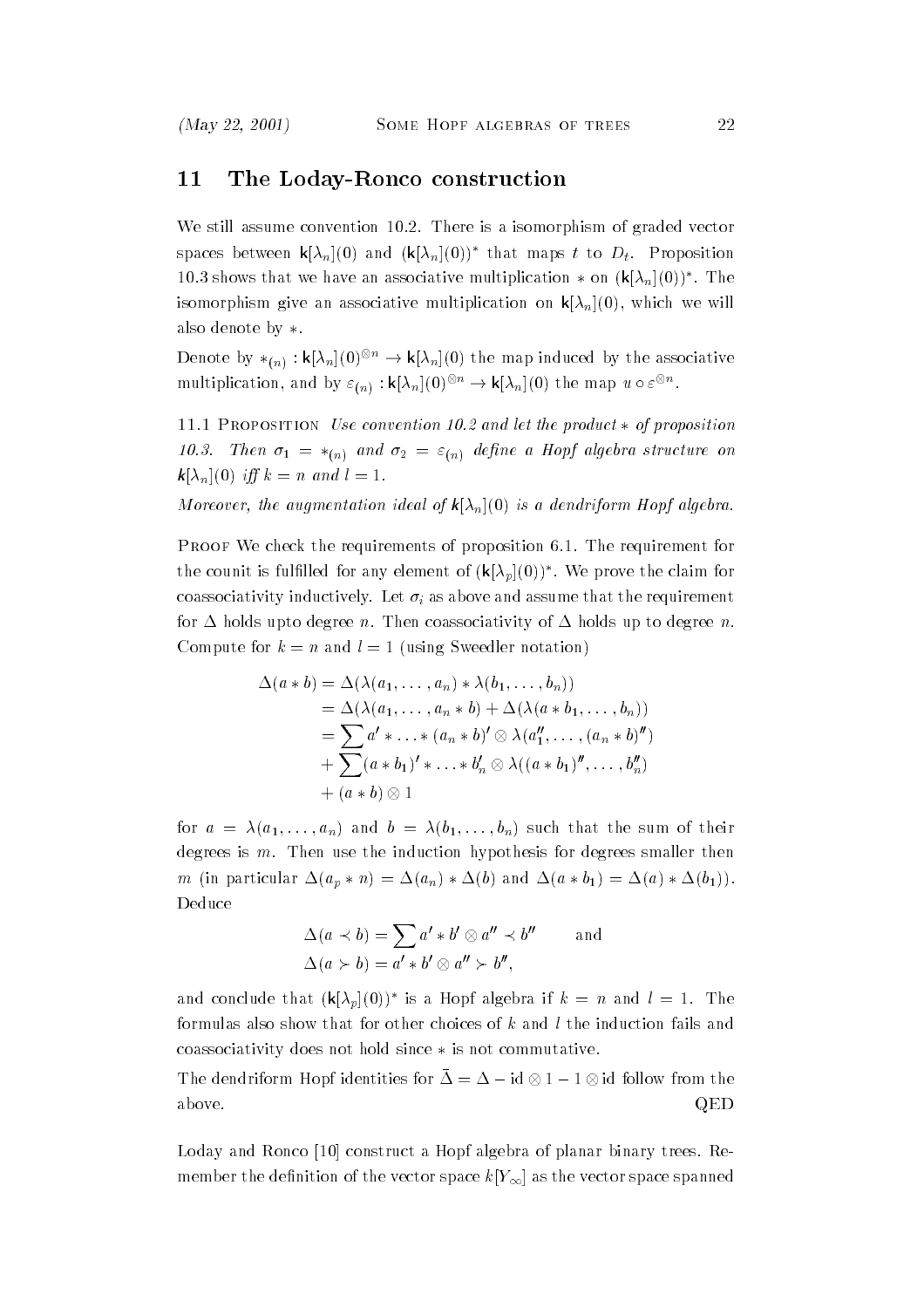by binary trees.

11.2 COROLLARY (LODAY AND RONCO [10]) Let  $T, T' \in k[Y_{\infty}]$ . If  $T =$  $\lambda(T_1, T_2)$  and  $S = \lambda(S_1, S_2)$ , then

$$
T * S = \lambda(T_1, T_2 * S) + \lambda(T * S_1 S_2)
$$

defines an associative product on  $k[Y_\infty]$  with as unit the tree with one leaf. Moreover there is a coproduct making  $k[Y_\infty]$  a Hopf algebra. This coproduct is defined inductively by

$$
\Delta(T) = \sum (T_1' * T_2') \otimes \lambda(T_1'', T_2'') + T \otimes 1,
$$

where  $\Delta(T) = \sum_{(T)} T' \otimes T''$  is the Sweedler notation of the coproduct. The counit  $\varepsilon$  is the obvious augmentation of the product by projection on the span of the unit.

Finally, the augmentation ideal is a dendriform Hopf algebra.

**Proof Recognize the star product on**  $\mathbf{r}_1 \cdot \mathbf{r}_2$  **(0) given by**  $\mathbf{q}_{12} = 1$  **=**  $\mathbf{q}_{21}$  **and**  $q_{11} = 0 = q_{22}$ , and the coproduct associated to \*. Apply proposition 11.1. QED

### References

- [1] C. Brouder and A. Frabetti. Renormalization of QED with Planar Binary Trees. Euro. Phys. J. C,  $19(4)$ :715-741, 2001.
- [2] F. Chapoton and M. Livernet. Lie Algebras and the Rooted Trees Operad. arXiv:math.QA/0002069, 2000.
- [3] A. Connes and D. Kreimer. Hopf Algebras, Renormalisation and Noncommutative Geometry. Comm. Math. Phys., 199, 1998.
- [4] M. Gerstenhaber. The Cohomology Structure of an Associative Ring. Ann. Math.,  $78:59-103$ , 1963.
- [5] E. Getzler and J.D.S. Jones. Operads, Homotopy Algebra, and Iterated Integrals for Double Loop Spaces. arXiv:hep-th/9403055, 1994.
- [6] V.A. Ginzburg and M.M. Kapranov. Koszul Duality for Operads. Duke Math. J., 76:203-272, 1994.
- [7] I. Kriz and J. May. Operads, Algebras, Modules and Motives. Asterisque, 233, 1995.